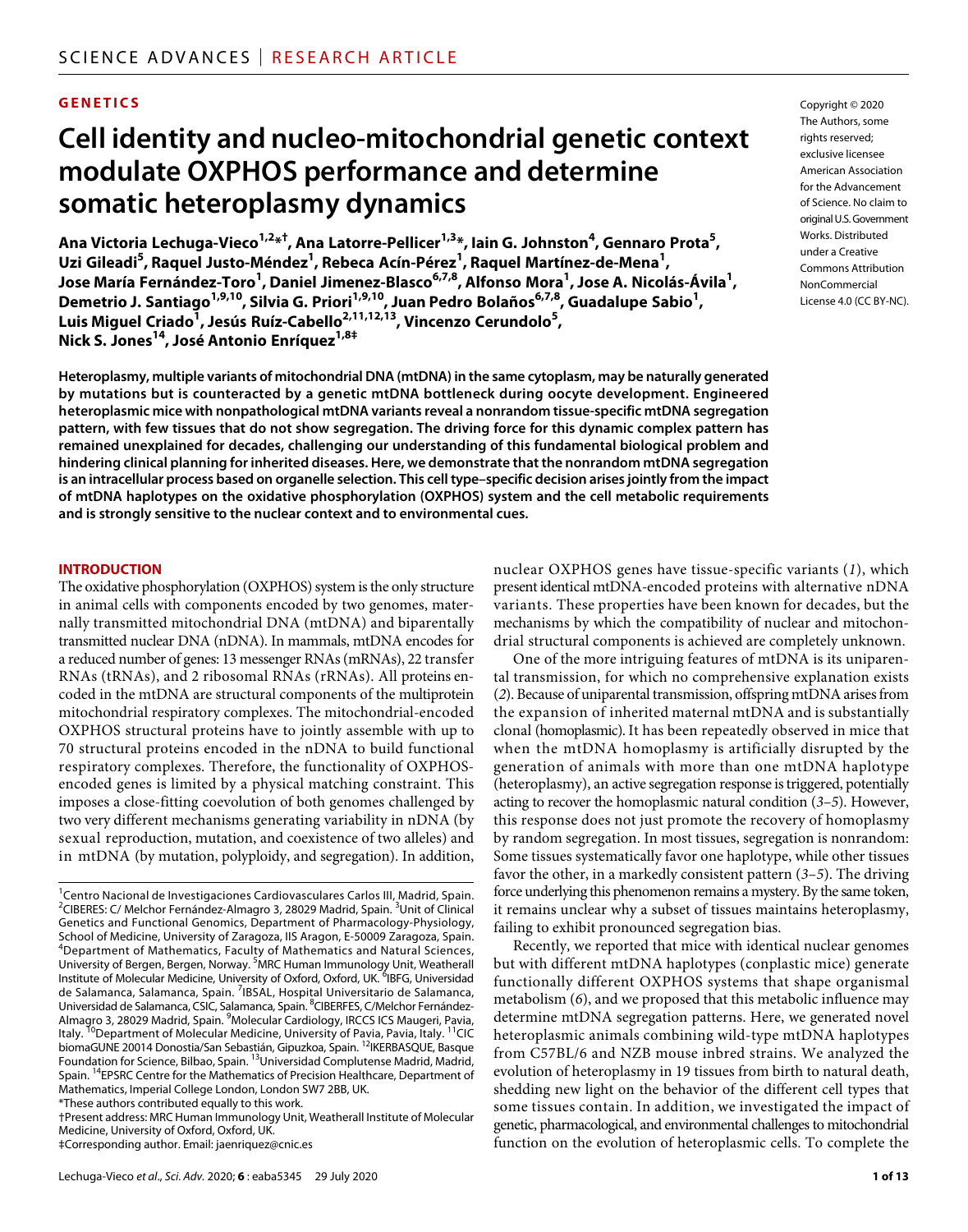picture, we generated and analyzed chimeric mice mixing cells that are homoplasmic for each variant of mtDNA. Our collected, multifaceted, large-scale data allow us to conclude that somatic segregation of heteroplasmy is driven by the intracellular sorting of the organelles due to the impact of mtDNA on the OXPHOS performance and the heterogeneous metabolic roles that the OXPHOS system has in different cell types.

## **RESULTS**

# **mtDNA heteroplasmy dynamics during postnatal life**

We analyzed mtDNA segregation from birth to natural death in 19 different tissues of the  $BL/6^{C57-NZB}$  heteroplasmic mice (Fig. 1 and fig. S1). Most tissues progressively select for one of the alternative variants of mtDNA, while in a small number of tissues the heteroplasmy



Age (days)

**Fig. 1. Nonrandom segregation of wild-type mtDNA heteroplasmy.** Estimation of heteroplasmy shift for the indicated tissue from birth to more than 600 days old. (**A**) Tissues that shift toward C57 mtDNA. (**B**) Tissues that shift toward NZB mtDNA. (**C**) Tissues that do not resolve heteroplasmy or display very slow shifts. Red lines give inferred mean segregation behavior with 95% confidence intervals ( $n = 119$  BL/6<sup>C57-NZB</sup> mice). Black dots show heteroplasmy data in the given tissue plotted relative to eye (see Materials and Methods), which is inferred to have a low segregation rate and is hence used as an approximate control tissue. Absolute values for each tissue are also shown in fig. S1.

level remains largely stable. During late fetal development, we observed mtDNA segregation only in brown adipose tissue (BAT) and heart (*7*). After birth, biased segregation continues in BAT, while in heart there is no further segregation bias (Fig. 1, B and C). Thus, we successfully reproduced quantitatively and qualitatively the segregation behavior of mtDNA variants, previously reported by others (*3*–*5*). In summary, segregation bias in favor of one or the other mtDNA haplotype is the norm. Only a limited number of tissues do not select postnatally against heteroplasmy (thereby allowing the long-term retention of two distinct mtDNA populations along the life of the animals) (Fig. 1C), and the kinetics of segregation is specific for each tissue.

#### **mtDNA haplotype selection is an intracellular phenomenon**

All published studies follow the evolution of somatic mtDNA heteroplasmy in animals by quantifying the proportion of the two mtDNA haplotypes in total tissue. This approach places limitations on the level of mechanistic detail that can be inferred. One of the more relevant constraints is that it cannot distinguish if the segregation behavior requires the interaction of the two variants of mtDNA in the same cytoplasm or if it is due to competition between cells that become homoplasmic by random segregation. To address this question, we generated chimeric animals by aggregation of conplastic morulae BL/ $6^{C57}$  with BL/ $6^{NZB}$  to create individuals containing both mtDNA types at homoplasmy in different cells. Then, we tracked the proportion of the mtDNA haplotypes over time to determine whether the observed segregation had any component of cell-to-cell competition. We analyzed the proportion of the two haplotypes in 16 tissues [spleen, thymus, ovary, pancreas, gut, liver, BAT, kidney, testis, white adipose tissue (WAT), brain, skeletal muscle, heart, bladder, lung, and eye] and also the tail of neonates (16 individuals) and of 29- to 279-day-old chimeric mice (38 individuals) (Fig. 2). Because the initial chimeric proportion was unpredictable, we normalized the mtDNA proportion in each tissue as indicated in Materials and Methods. We found no detectable segregation bias in favor of any mtDNA haplotype in any of the tissues analyzed (Fig. 2). Therefore, we conclude that the biased segregation observed in most tissues of heteroplasmic animals requires the interaction of both mtDNAs in the same cytoplasm. In other words, it is an intracellular event.

## **mtDNA preference is cell type–specific rather than tissue specific**

A second major limitation of the previous studies on mtDNA segregation is that with the analysis of mtDNA content from total tissue, it is not possible to distinguish whether different cell types within the same tissue behave differently, and thus whether segregation bias is tissue or cell type specific. To address this, we worked with the observation that all tissues that produce or store blood cells showed segregation bias toward C57 mtDNA (Fig. 1A and fig. S1). Separation of different populations of blood cells is straightforward (see Materials and Methods) and confirmed the generalized preference for C57 mtDNA of all cell types regardless of their lymphoid or myeloid origin (fig. S2, A to D). Nevertheless, there are evident kinetic differences in this tendency. Lymphocytes showed a progressive selection, while monocytes and neutrophils produced the shift at a very early age (fig. S2, B to D).

The fact that all blood cell types manifest identical preference for C57 mtDNA may suggest that this is a tissue rather than a cell type decision. This raised the question whether this is also the case in solid tissues, which have higher variety in the metabolic and functional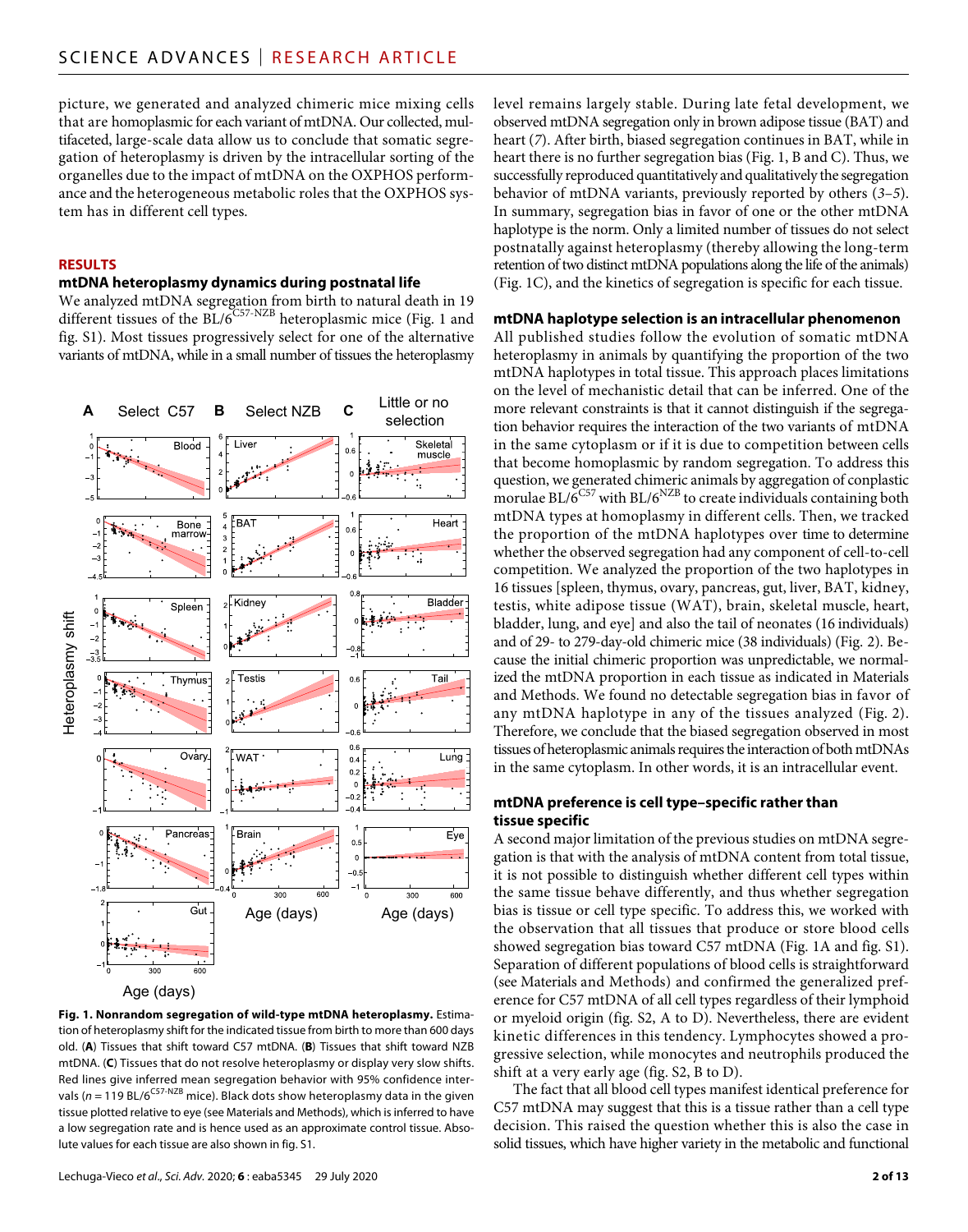specialization of their cell types. This specialization is particularly relevant in the case of the brain, which has an enormous complexity, with several cell types and with intricate metabolic interrelationship between them (*8*, *9*). We found that when the proportion of mtDNA heteroplasmy was measured in brain (specifically in cerebral cortex) along the whole life of the animals, NZB mtDNA is preferentially selected (Fig. 1B). The brain enables us the opportunity to study a complete system to evaluate the driving forces that trigger mtDNA segregation bias by specific isolation of different cell types from the same heteroplasmic individual. Particularly interesting are the differences in metabolism between neurons and astrocytes (*10*). To explore that, astrocytes (left brain hemisphere) and neurons (right brain hemisphere) were isolated and mtDNA heteroplasmy was estimated at different ages. Astrocytes did not manifest any detectable preference for a particular mtDNA haplotype (Fig. 3A). However, neurons selected for NZB mtDNA (Fig. 3B). When animals were young (8-week-old females), the amount of NZB mtDNA was higher in astrocytes than in neurons, while neurons presented



**Fig. 2. Absence of mtDNA-driven cell competition in chimeric mice.** Estimation of mtDNA proportion shift using eye as the reference tissue for the indicated tissue from birth to 279-day-old chimeric mice (*n* = 54 mice; red dots, newborn pups; black dots, 29-49 days; green dots, 65-97 days old; blue dots, 279 day-old mice) generated by morula aggregation of homoplasmic C57 and homoplasmic NZB embryos. Black lines give inferred mean segregation behavior with 95% confidence intervals (shadowed areas). No statistically significant *P* values were observed after correction for multiple testing.

higher amount of NZB mtDNA than astrocytes with age. Neurons rely more than astrocytes on OXPHOS to fulfill their energetic demands (*11*). Contrary to our observation of generalized C57 mtDNA selection in blood cells, the results in brain reinforce the interpretation that mtDNA segregation is cell type specific rather than tissue specific, which may be determined by OXPHOS demands.

We next investigate, at a cellular level, the fate of heteroplasmy in a tissue that does not manifest biased segregation: the heart. Cardiomyocytes are the dominant cells in the heart, with high mitochondrial content. Thus, overall heart mtDNA heteroplasmy likely represents the mtDNA of cardiomyocytes. However, the estimation of the proportion of heteroplasmy in total heart tissue does not allow us to determine between-cell variability. To investigate this important heterogeneity, we isolated individual adult cardiomyocytes (Fig. 3, C and D) from heteroplasmic hearts. The average



**Fig. 3. Analysis of heteroplasmy in brain and cardiac cell populations.** (**A** and **B**) Transformed heteroplasmy shift in isolated astrocytes (A) and neurons (B) using tail as reference tissue. In (A) and (B), red lines correspond to the mean and discontinuous lines show 95% confidence intervals of inferred segregation trajectories. Each dot corresponds to a different animal at the indicated age. (**C**) Bright-field microscopy of single isolated adult cardiomyocytes. (**D**) Evaluation of intracellular mtDNA heteroplasmy in single cardiomyocytes from 20-week-old heteroplasmic mice (*n*=4) Each dot corresponds to a different cardiomyocyte. Dotted line: average of entire tissue. (**E** to **H**) Evaluation of transformed heteroplasmy shift using tail as the reference tissue in isolated cardiac cell populations from heteroplasmic hearts at different ages. (E) Total cardiac tissue, (F) myeloid cells, (G) endothelial cells, and (H) lymphoid cells. Each dot corresponds to a different animal. \**P*<0.05 and \*\*\*\**P*<0.0001, linear regression coefficient. (A, B, E, F, G, and H): positive toward mtDNA NZB and negative toward mtDNA C57.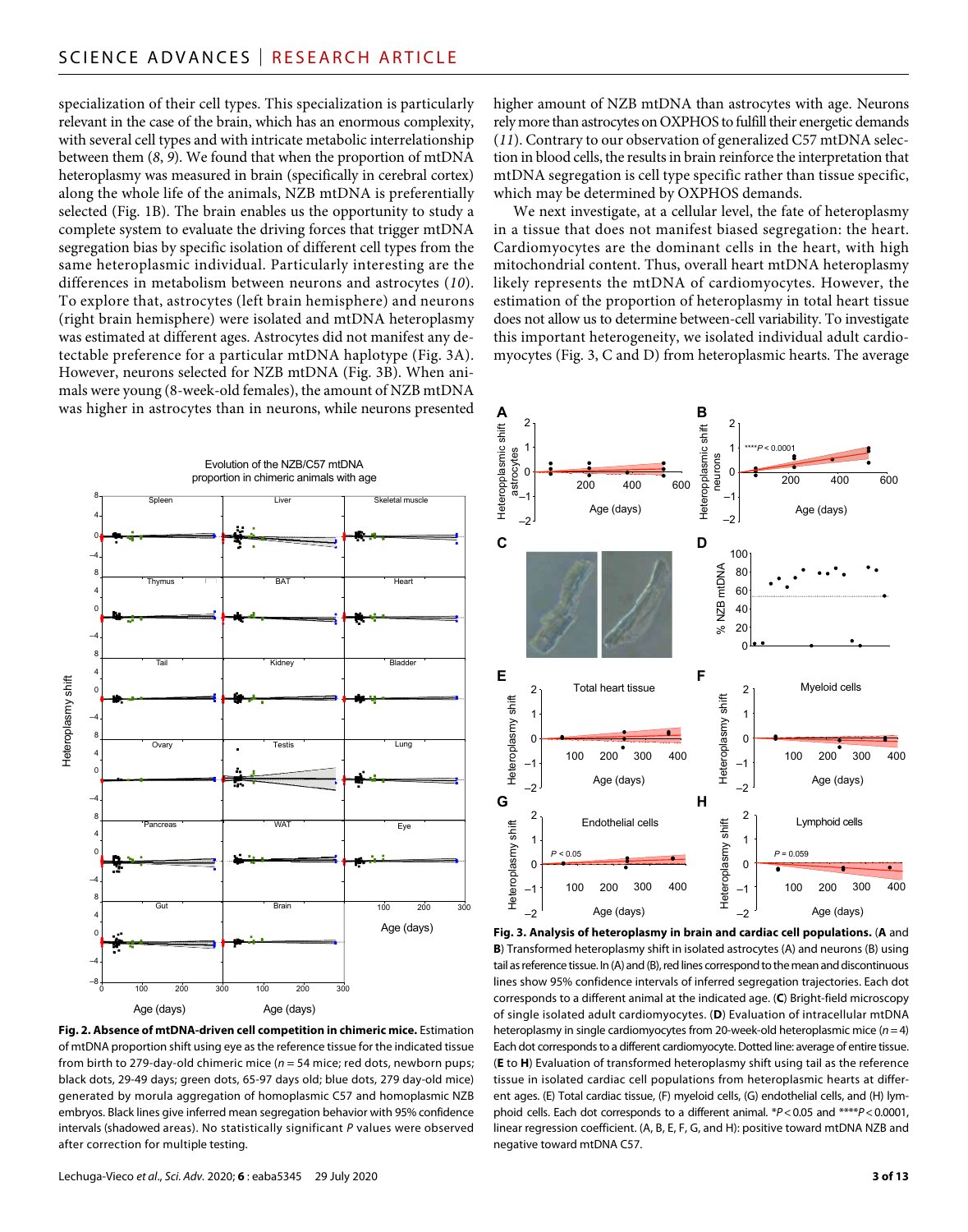of the heteroplasmy was 53.2% of NZB mtDNA, in the range of the whole tissue. Most cardiomyocytes showed the coexistence of both mtDNAs in a single cell (Fig. 3D). We found two cardiomyocytes that had only C57 mtDNA and another three that shifted toward C57 mtDNA (Fig. 3D). The rest of the analyzed cells remained heteroplasmic with a slight increase in NZB mtDNA over tissue average (Fig. 3D).

Are other cardiac cell populations different from cardiomyocytes, and able to segregate mtDNA? We performed cell sorting from heteroplasmic hearts at different ages and estimated the proportion of heteroplasmy in whole heart and in heart-derived myeloid, endothelial, and lymphoid cells (Fig. 3, E to H). Thus, while the heteroplasmy proportion in neither the whole heart nor myeloid cells shifted with age (Fig. 3, E and F), we could observe that lymphoid cells selected for C57 mtDNA, while endothelial cells selected for NZB mtDNA (Fig. 3, G and H). Comparison to our previous observations in blood showed that lymphoid cells either from blood or from the heart manifest an identical preference for C57 mtDNA. In summary, the analysis of the heteroplasmy evolution in three different tissues, which selected for C57 mtDNA (blood) or for NZB mtDNA (brain) or showed no selection (heart), allows us to conclude that segregation bias is a cell type–specific phenomenon.

#### **Postnatal mtDNA segregation depends on OXPHOS function**

The unanswered question is: Why do most cell types segregate mtDNA variants? To evaluate whether postnatal segregation depends on the impact of heteroplasmy on OXPHOS function, we challenged the heteroplasmic animals with a variety of environmental and pharmacological interventions altering the mitochondrial metabolism and followed the subsequent mtDNA segregation behavior. Environmental alterations in heteroplasmic animals also promoted changes in segregation. Per-oral *N*-acetylcysteine (NAC) administration in



**Fig. 4. mtDNA segregation is sensitive to modulation of organismal metabolism.** (**A**) Tissue-specific segregation patterns in basal and intervention conditions. Triangles indicate magnitude (size), s.e.m. (thickness of lighter border), and direction of the segregation toward NZB mtDNA (red, upward) or C57 mtDNA (blue, downward). Control: Segregation with no intervention. Experimental: Segregation resulting from chemical (A) and genetic (F) perturbations. DCA, *n* = 22 (age 57 to 159); NAC, *n* = 16 (age 96 to 273); HFD, *n* = 25 (age 59 to 188). (**B**) Rate of segregation of mtDNA in control (red line) and hepatectomized (black line) mice. (**C** and **D**) Heteroplasmy in different T cell subsets in 15-week-old (C) naïve and (D) immunized mice. Circles indicate CD8<sup>+</sup> (filled) or CD4<sup>+</sup> (open) T cells, and the colors indicate the different T cell subsets [naïve (T<sub>N</sub>), memory (T<sub>M</sub>), or effector (T<sub>F</sub>) T cells]. FAO, fatty acid oxidation; M, mouse. Data are representative of two independent experiments. (E) Oxygen consumption rate (OCR) Seahorse profiles for indicated cells (*n* = 5 BL/6C57-NZB). Oligo, oligomycin; FCCP, carbonilcyanide *p*-triflouromethoxyphenylhydrazone; ROT, rotenone; AA, antimycin. (**F**) Tissue-specific segregation patterns in heteroplasmic mouse with the indicated nuclear genetic variations. ND, not described. BL/6<sup>C57-NZB</sup>:NNT<sup>KO</sup>: *n* = 27 ovaries,  $n = 16$  testes, and  $n = 25$  rest of the tissues. BL/6<sup>C57-NZB</sup>:SCAF1<sup>113</sup>:  $n = 11$  ovaries,  $n = 10$  testes, and  $n = 20$  to 21 for the rest of the tissues. BL/6<sup>C57-NZB</sup>:OMA1<sup>KO</sup>:  $n = 11$ ovaries,  $n = 11$  testes, and  $n = 14$  to 16 for the rest. In (A) and (F), <sup>†</sup>P < 0.05 and <sup>††</sup>P < 0.01, at the side for significance affecting the overall pattern of segregation and under triangles for significance at individual tissues. Asterisks: Significant differences from zero segregation (bootstrap percentile method with Bonferroni correction; \**P* < 0.05, \*\**P* < 0.01, and \*\*\**P* < 0.001).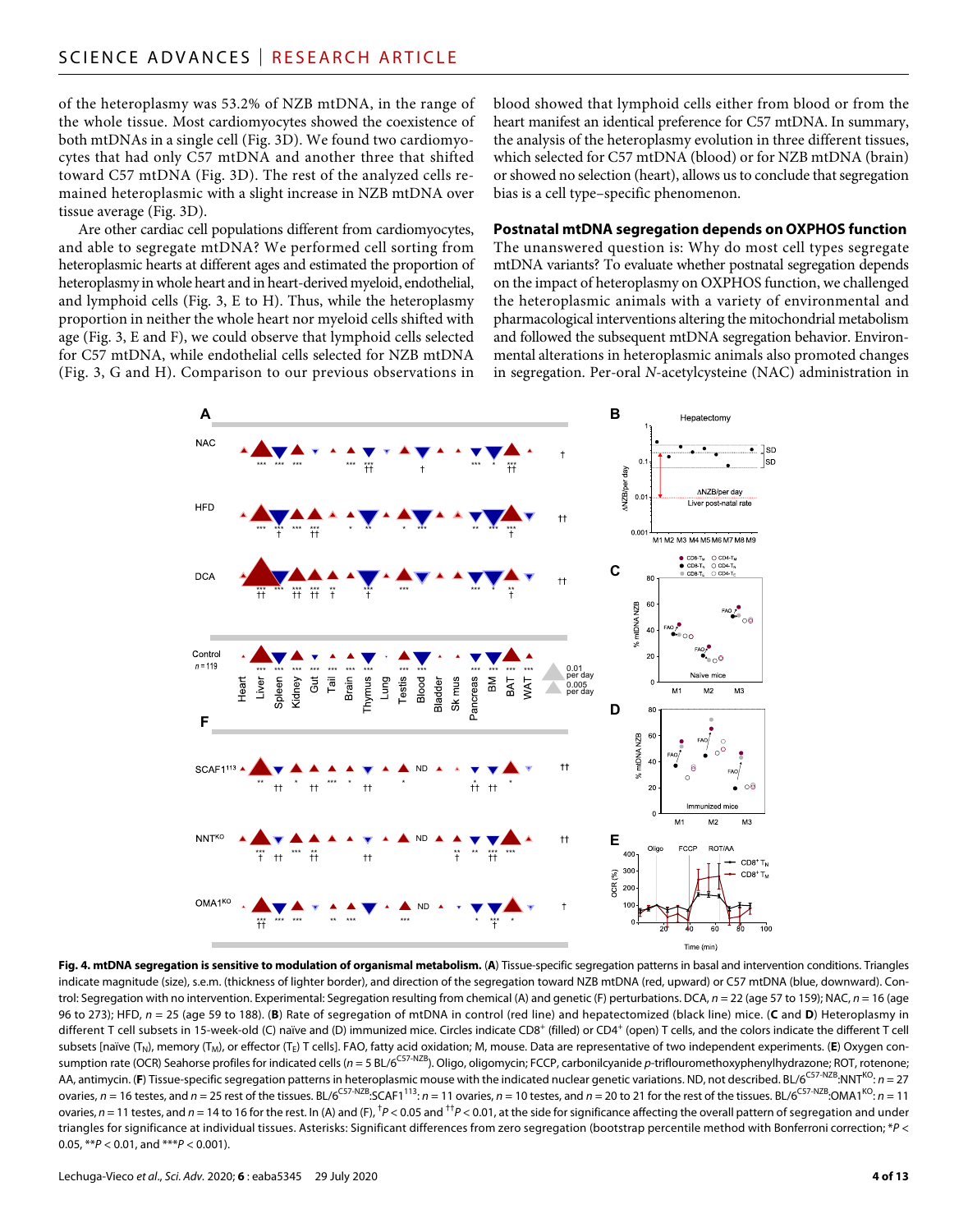drinking water reduced the overall magnitudes of segregation bias, with a particularly prominent effect in BAT (Fig. 4A and fig. S2E). Even more acute changes in the pattern of segregation were observed when mice were fed with a hypercaloric diet with high-fat content. High-fat diet (HFD) promoted a marked modification in the segregation rate and direction of mtDNA variants in gut (Fig. 4A and fig. S2E). Last, we treated the animals with dichloroacetate (DCA) to activate mitochondrial pyruvate oxidation and enhance OXPHOS activity. DCA considerably exacerbated the mtDNA segregation pattern and also inverted the selected mtDNA haplotype in the case of gut (Fig. 4A and fig. S2E). Therefore, we find that metabolic interventions can modulate OXPHOS performance–driven haplotype selection.

# **Preferred mtDNA haplotype is determined by the cellular metabolic program**

Comparing the tissue mtDNA segregation bias, those tissues showing preference for C57 are highly proliferative (Fig. 1A), while those that choose NZB mtDNA haplotype are more quiescent (Fig. 1B). Thus, the metabolic requirements of an elevated cellular proliferation rate might determine mtDNA haplotype preference. If this is the case, a switch toward a proliferative phenotype should then change the preferred mtDNA haplotype. Alternatively, the mtDNA haplotype preference may be dictated by the cell type–specific OXPHOS performance that determines its preferred metabolic "fuel" or combination of "fuels." In this sense, in the C57BL/6JOlaHsd nuclear background, the NZB mtDNA promotes lipid metabolism, while C57 mtDNA promotes glucose utilization (*7*). Therefore, the cell-intrinsic metabolic architecture would define the preferred mtDNA haplotype. To test between these two alternatives, we chose liver and T cell lymphocytes as representative of NZB or C57 mtDNA preference, respectively. In one side, we induced in vivo the regression of adult liver to a highly proliferative status by hepatectomy, and in the other side, we investigated the impact of proliferation and differentiation of T cell populations, as well of activation, on the mtDNA haplotype segregation.

Partial hepatectomy (removing 75% of the liver) induces cell proliferation until the original mass of the liver is restored in few days. Most of the changes in metabolism occur during the first 24 hours (*12*). One of the short-term effects of hepatectomy is the overall reduction of blood glucose, with a marked increase in hepatic triglyceride content causing the induction of the adipogenic transcriptional program. Therefore, after hepatectomy, cell proliferation occurs in a context of low use of glucose as fuel (*13*).

After these changes, a replicative phase in which DNA synthesis is very active is triggered (*12*). Hepatectomy surgery was performed in 10-week-old males. Fifteen days after the tissue removal, mice were euthanized and total liver regeneration and mtDNA haplotypes were measured. Total liver weight revealed that livers from all mice are able to recover (fig. S2F). To evaluate mtDNA segregation, we compared the excised tissue during the surgery (day 0) with regenerated livers at day 15. The analysis revealed that (i) the rate of mtDNA segregation does not correlate with the total recovery of liver weight (fig. S2G) and (ii) 9 of 10 regenerated livers had an increase in NZB mtDNA compared to day 0 (Fig. 4B and fig. S2G). A reproducible percentage of each haplotype was found independently of the hepatic region analyzed. Moreover, the rate per day of NZB positive selection during regeneration was one order of magnitude faster than that of liver in the absence of surgery. In conclusion,

mtDNA segregation bias toward NZB haplotype is an intrinsic property of the hepatocytes that does not change qualitatively, although it is substantially accelerated upon an increase in their proliferation rate.

To test whether the direction of segregation in favor of C57 mtDNA in blood cells was also determined by the cell metabolic or replicative status, we followed the heteroplasmic proportion in different subsets of lymphocytes. Lymphocytes are highly responsive cells that shift their proliferative and metabolic programs upon natural stimulus. Lymphocytes express a variety of differentiation programs that diversify them into T cell populations that perform specific physiological roles.  $\text{CD4}^+$  or  $\text{CD8}^+$  antigens respectively defined the helper and cytotoxic classes of lymphocytes. Each class can be subdivided in naïve  $(T_N)$ , effector  $(T_E)$ , or memory  $(T_M)$ T cells (*14*). The transition from the quiescent phase of naïve T cells to growth and proliferation requires an overall increase in mitochondrial biogenesis. However,  $CD4^+$  T cell mitochondria are enriched in one-carbon metabolism enzymes but not in OXPHOS, TCA (tricarboxylic acid) cycle, or  $\beta$ -oxidation components (15). On the other hand,  $CD8^+$   $T_N$  cells rely on oxidative metabolism, but their mitochondrial content and activity is low (16).  $CDS^+$  T<sub>E</sub> and T<sub>M</sub> cells increase mitochondrial mass and CD8 $^+$  T<sub>M</sub> cells significantly activate their  $\beta$ -oxidation metabolism (17). We therefore investigated the segregation of mtDNA between these types of lymphocytes in control (Fig. 4C) and immunized (Fig. 4D) animals (see also fig. S2, H and I). Mice were intravenously injected with the model antigen ovalbumin (OVA) combined with the invariant Natural Killer T (NKT) cell agonist IMM60 and the TLR4 agonist monophosphoryl lipid A (MPLA) (*18*). Seven days after vaccination, naïve and immunized mice were euthanized and  $T_M$ ,  $T_E$ , and  $T_N$  cells were sorted according to the expression of CD62L and CD44 (*19*), and the proportion of heteroplasmy was measured in each population (fig. S2, H and I). We confirmed that spare respiration capacity of CD8 $^+$  T<sub>M</sub> was substantially higher than that of CD8<sup>+</sup>  $\rm T_N$  (fig. 4E). In addition, we found no differences in the proportion of heteroplasmy for CD4<sup>+</sup> T cells from naïve to effector or memory, regardless of the immunization status.  $C D 8^+$   $\mathrm{T}_\mathrm{M}$  in naïve and immunized mice, which mostly rely on fatty acid oxidation, systematically shifted their mtDNA content toward NZB mtDNA when compared with the  $CDS^+$   $T_N$  (Fig. 4, C and D, and fig. S2, H and I). On the other hand,  $CD8^+$   $T_E$  cells manifested an intermediate situation in naïve animals and behave closer to  $T_M$  in immunized mice (Fig. 4, C and D, and fig. S2, H and I).

The maintenance of the preferred NZB mtDNA haplotype by liver upon hepatectomy, and the reversion of the segregation tendency in lymphocytes toward NZB (both shift their metabolic program to a more active fatty acid oxidation), indicate that a major determinant of mtDNA haplotype segregation is the characteristic cellular metabolic program instead of cellular proliferation rate.

# **mtDNA selection is strongly modulated by the nucleus-mitochondrial interaction**

Thus far, we have established that the functional role of OXPHOS and its particular modulation in different cell types and cell metabolic context influence mtDNA segregation. However, most of the studies performed to date have analyzed the segregation phenomenon in a homogeneous nuclear genetic context of an inbred strain. We have previously observed several nuclear features that affect mtDNA germline segregation. Specifically, the mild alteration of the mitochondrial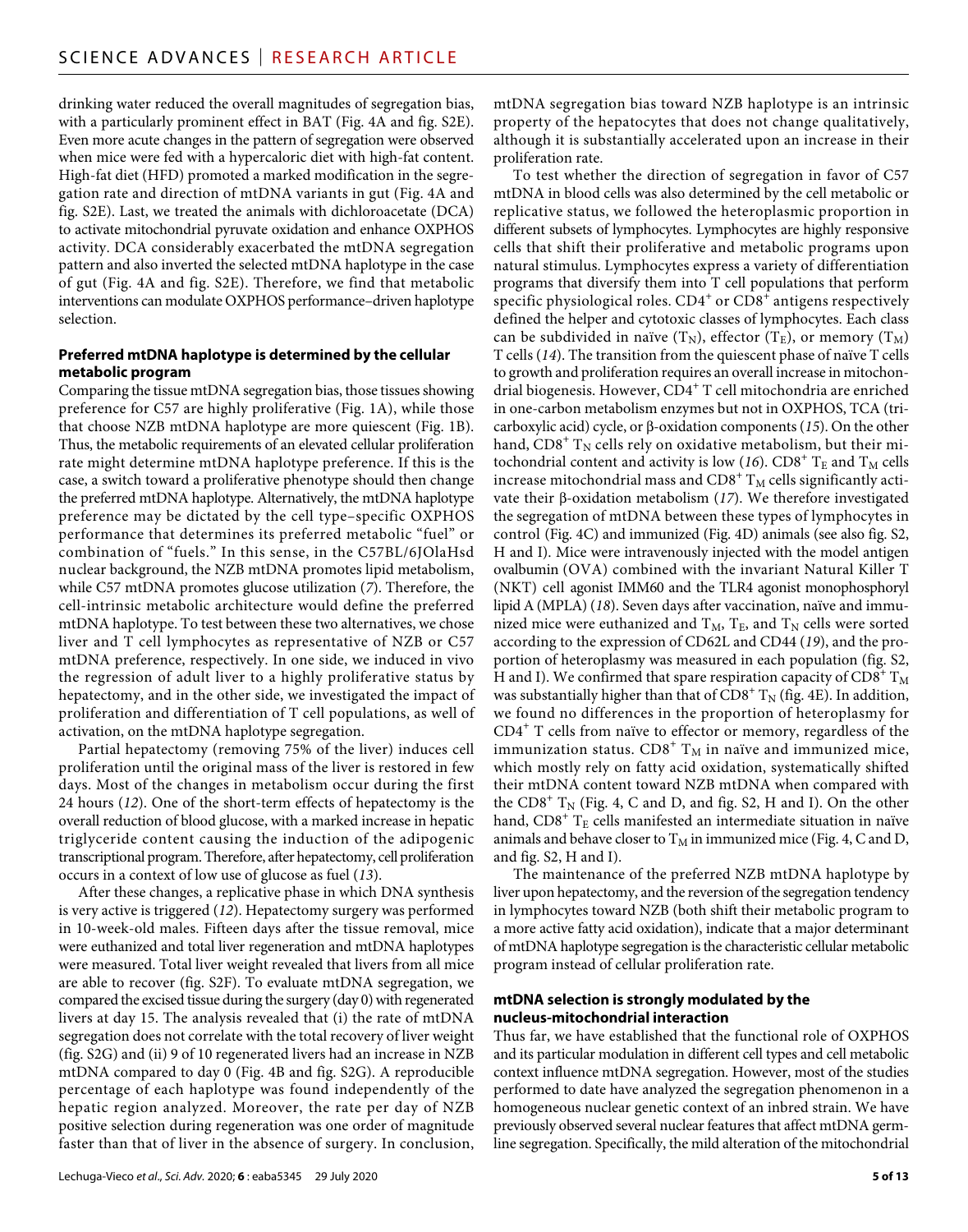reactive oxygen species (ROS) signaling/detoxification due to the absence of NNT (nicotinamide nucleotide transhydrogenase), impairment of superassembly of the respiratory complexes by the lack of a functional SCAF1 (supercomplex assembly factor 1)/COX7A2L, and mild modification of the mitochondrial quality control system under stress by the ablation of OMA1 all affect mtDNA germ-line segregation (*7*).

To explore the role of these nuclear features on mtDNA segregation, we used three heteroplasmic mouse models: (i) mice without NNT ( $BL/6^{C57-NZB}$ :NNT<sup>KO</sup>), (ii) mice harboring the wild-type form of SCAF1 (BL/ $6^{C57-NZB}$ :SCAF1<sup>113</sup>), or (iii) mice without OMA1  $(BL/6^{C57-NZB}$ : $OMA1^{KO}$ ) (20).

NNT is a mitochondrial inner membrane protein that catalyzes the transhydrogenation between NAD and NADP coupled to proton pumping  $(21)$ . BL/6<sup>C57-NZB</sup>:NNT<sup>KO</sup> mice promoted the segregation toward NZB mtDNA while reducing the advantage of C57 mtDNA (Fig. 4F). These patterns involved a shift in the segregation in gut from C57 toward NZB mtDNA while eliminating or reducing the segregation in favor of C57 mtDNA in BAT, thymus, and spleen.

SCAF1 (also named COX7A2L) is required for the superassembly between complex III and complex IV (*22*, *23*). We found that wildtype C57BL/6 mice carry a naturally occurring mutation in the SCAF1 gene that renders the protein nonfunctional (named  $SCAF1<sup>111</sup>$ ) (*22*, *23*). We have generated heteroplasmic individuals harboring the wild-type version of SCAF1 (SCAF1<sup>113</sup>) in the C57BL/6 nuclear background, in which its function is restored. The expression of  $SCAF1<sup>113</sup>$  had a notable impact on mtDNA segregation behavior. In this system, heart, lung, bladder, and skeletal muscle do not show significant selection for one of the two mtDNA haplotypes (Fig. 4F). We found that WAT lost its original segregation behavior toward NZB mtDNA. Moreover, spleen, thymus, pancreas, bone marrow (BM), and gut, which segregated toward C57 mtDNA in control heteroplasmic mice, lose or strongly reduced its rate of segregation (Fig. 4F).

Last, OMA1 is a mitochondrial inner membrane metalloprotease activated upon stress that participates in the regulation of the mitochondrial cristae dynamics by the proteolytic regulation of OPA1 (*24*). Mitochondrial dynamics, specifically mitochondrial fission, are critical for mitochondrial quality control and mitophagy. Loss of OPA1 cleavage by OMA1 protein was demonstrated to mildly reduce mitophagy without causing an overt disease phenotype (*25*). This mild reduction in mitophagy is sufficient to prevent the selective degradation of impaired mitochondria (*25*). Our previous results in mouse embryonic fibroblasts (MEFs) demonstrated that heteroplasmy promotes a loss in mitochondria quality associated to changes in metabolism (*7*). We hypothesized that removal of the suboptimal mitochondria in heteroplasmy by mitophagy may be responsible for an efficient segregation. If this is the case, segregation should be sensitive to the ablation of OMA1. We focused on the OPA1 cleavage by OMA1 in liver as a tissue that strongly selects one of the mtDNA variants and in heart as tissue that cannot segregate. OPA1 presented an accumulation of cleaved short OPA1 in liver of heteroplasmic mice (fig. S2J). On the other hand, OPA1 cleavage was reduced in heteroplasmic hearts when compared to homoplasmic ones (fig. S2K). Moreover, the overall expression of OPA1 in heteroplasmic hearts was reduced and the OPA1 unprocessed band more affected was the one cleavage by OMA1 (fig. S2, J and K). Those observations strongly suggested an active OMA1 dependent mitophagy in liver, while it is impaired in heart. Thus,

we studied the behavior of segregation of the different tissues and confirmed our hypothesis: The ablation of OMA1 reduces the rate of segregation in the tissues that strongly selected one mtDNA (toward NZB mtDNA in liver and C57 mtDNA in BM) (Fig. 4F), tissues that presented the strongest segregation. These experiments demonstrate that the overall mtDNA haplotype segregation behavior is strongly modulated by mild genetic differences affecting mitochondrial dynamics, ROS handling, or respiratory chain performance.

#### **mtDNA selection is mediated by carbon source adaptation**

To explore, in a more controlled situation, the segregation behavior of mtDNA haplotypes, mouse adult fibroblasts (MAFs) were generated and immortalized from the different heteroplasmic strains.  $\rm BL/6^{C57\text{-}NZB}$  maintained their percentage of heteroplasmy at least until the 12th passage after immortalization using 25 mM glucose as a carbon source. Basal and maximum respiratory capacity were diminished in BL/6<sup>C57-NZB</sup> MAFs regardless of whether cells were cultured under high (25 mM) or low (5 mM) glucose concentrations (Fig. 5, A and B). The production of ROS by homoplasmic cells is higher when carrying NZB mtDNA. The decrease in respiration in heteroplasmic MAFs was accompanied by an increase in mitochondrial membrane potential (MMP) (Fig. 5C) and ROS production, despite their lower respiration rate (Fig. 5D). Consequently, the extracellular acidification rate (ECAR), an indirect measurement of lactic fermentation, per oxygen consumption rate (OCR) was significantly elevated in heteroplasmic MAFs (Fig. 5E). This is a strong indicator of an enhanced glycolytic activity induction by heteroplasmy. Therefore, the presence of mtDNA heteroplasmy strongly affects the mitochondrial metabolic capacity of MAFs in culture, favoring a reduction in the oxidative metabolism.

We next asked whether forcing the metabolism of the cells by controlling fuel availability has the reciprocal impact in the dynamics of heteroplasmy. We found that while growing under 25 mM glucose promotes segregation bias toward C57 mtDNA, the direction shifted toward NZB mtDNA when the availability of glucose was reduced to 5 mM (Fig. 5F). Heteroplasmic cells were unable to grow for more than 72 hours in galactose or Albumax™, likely due to glucose deprivation–induced ER (endoplasmic reticulum) stress combined with the lack of functional SCAF1 (*26*). While homoplasmic cells efficiently respired with both substrates, heteroplasmic ones did not (Fig. 5G), which correlated with a reduction in the relative proportion of complex I in SC:I+III<sub>2</sub> observed by blue native electrophoresis after 24 hours of treatment (Fig. 5H).

# **Autophagy stalling and mitochondrial network disorganization in heteroplasmic cells are linked to segregation behavior**

The fact that biased mtDNA haplotype segregation is an intracellular event dependent on OXPHOS impact of the competing variants strongly suggests that mitochondrial sorting by the autophagy machinery (mitophagy) may play a relevant role in determining the "winning" mtDNA. This hypothesis was supported by analyzing the steady-state levels of a variety of autophagy protein components (fig. S3A). Thus, heteroplasmic cells have a marked reduction in the amount of LC3, and especially in the LC3I/LC3II ratio, together with an accumulation of several ATG proteins, which suggest that autophagy is stalled. This is confirmed by in situ immunodetection of LC3 (fig. S3, B and C). To determine whether the segregation phenotype was causally connected with the autophagy phenotype, we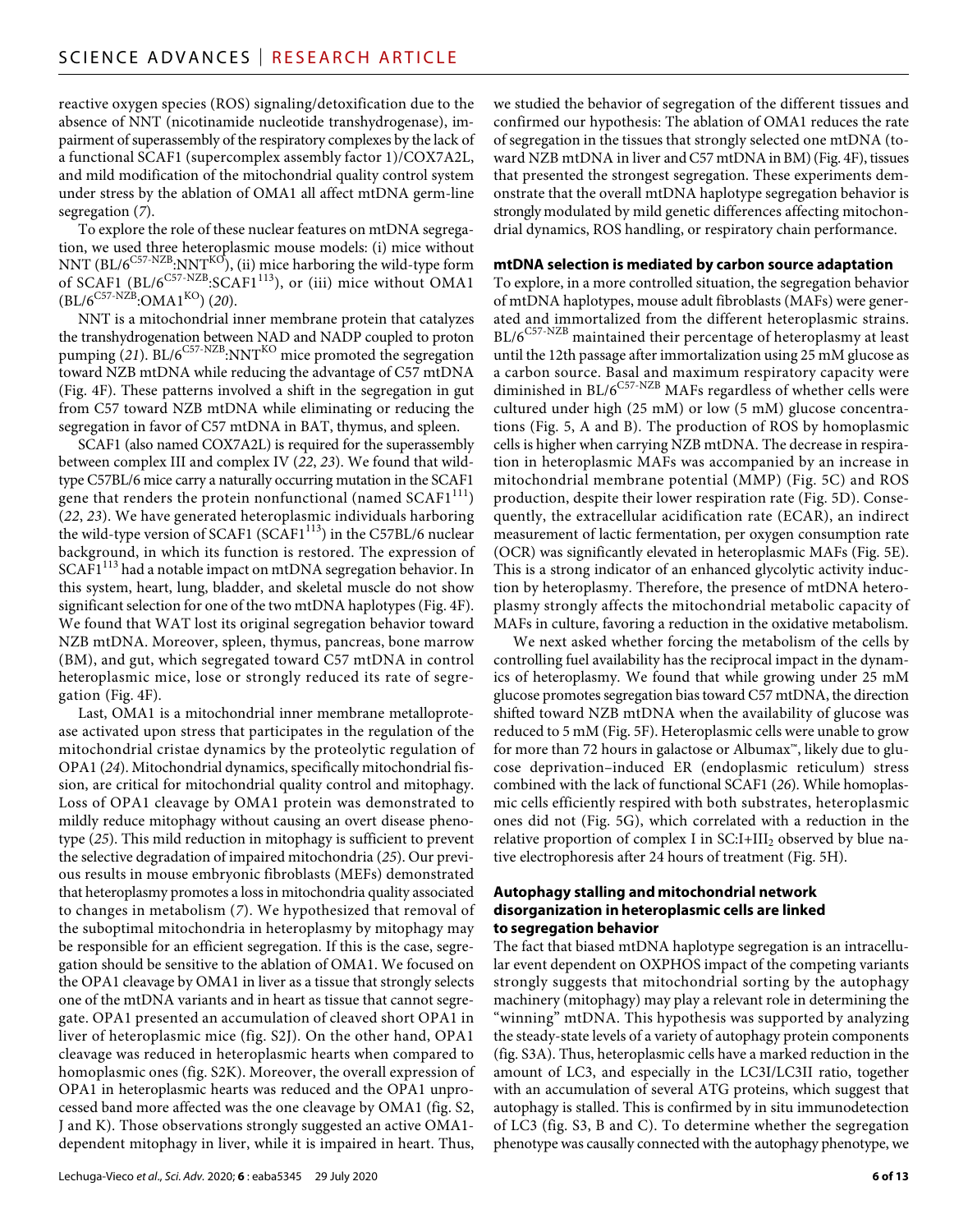

#### CI: anti-NDUFA9; CIV: anti-COI

**Fig. 5. Impact of heteroplasmy on MAF metabolic performance.** Estimation of the respiratory performance of homoplasmic and heteroplasmic MAFs at low (**A**) or high (**B**) glucose concentration. Left panels show representative profiles of OCRs determined by Seahorse analysis, and right panels show the summary of five to six independent assays per clone. Data are means ± SEM. (**C**) Assessment of the mitochondrial membrane potential (MMP) of the indicated cell clones. (**D**) ROS production normalized by the maximum respiration rate (MRR) for the indicated clone. (**E**) Extracellular acidification rate (ECAR) per oxygen consumption rate (OCR) as an index of glycolytic versus OXPHOS metabolism of the indicated cell clones. Data are means ± SD. Significant differences were assessed by ordinary two-way ANOVA and for multiple comparisons of the means. (**F**) Dynamics of mtDNA segregation in heteroplasmic MAFs under different nutritional conditions: 25 mM glucose displays linear segregation toward C57 mtDNA, and 5 mM glucose displays linear segregation toward NZB mtDNA. Data are means ± SD. (**G**) Evaluation of the respiratory performance of control homoplasmic and heteroplasmic MAFs under different carbon source media conditions: 5 mM glucose, 5 mM galactose, and Albumax lipid-rich BSA [fatty acids (FA), 1 mq/ml]. Data are means ± SEM. (H) Representative BNE showing the assembly and superassembly status of respiratory complexes in BL/6<sup>C57</sup> and heteroplasmic MAFs under different nutritional conditions (left) and quantification of the proportion of free versus super-assembled complex I (right) (*n* = 5 in all cases except BL/6C57 (*n* = 4); significance assessed by two-way ANOVA with Fisher's least significant difference post hoc test for multiple comparisons: \**P* < 0.05, \*\**P* < 0.01, \*\*\**P* < 0.001, \*\*\*\**P* < 0.0001).

induced autophagy through different drugs—the inhibition of mTOR (mammalian target of rapamycin) with rapamycin and the activation of PERK (protein kinase R-like endoplasmic reticulum kinase) with CCT020312—and we induced the removal of mitochondria specifically by collapsing the membrane potential with CCCP (carbonyl cyanide *m*-chlorophenylhydrazone). PERK activation partially restores LC3 levels in heteroplasmic cells (fig. S3C). Moreover, dam-

aging membrane potential alone did not affect the segregation behavior, while both PERK activation and mTOR inhibition abolished the segregation in favor of C57 mtDNA (fig. S3D). In agreement with that, PERK activation enhanced oxygen consumption of heteroplasmic cells, while PERK inhibition reduced it (fig. S3E). To obtain information about the mitochondrial network and dynamic status of the heteroplasmic MAFs, we performed immunodetection of TOM20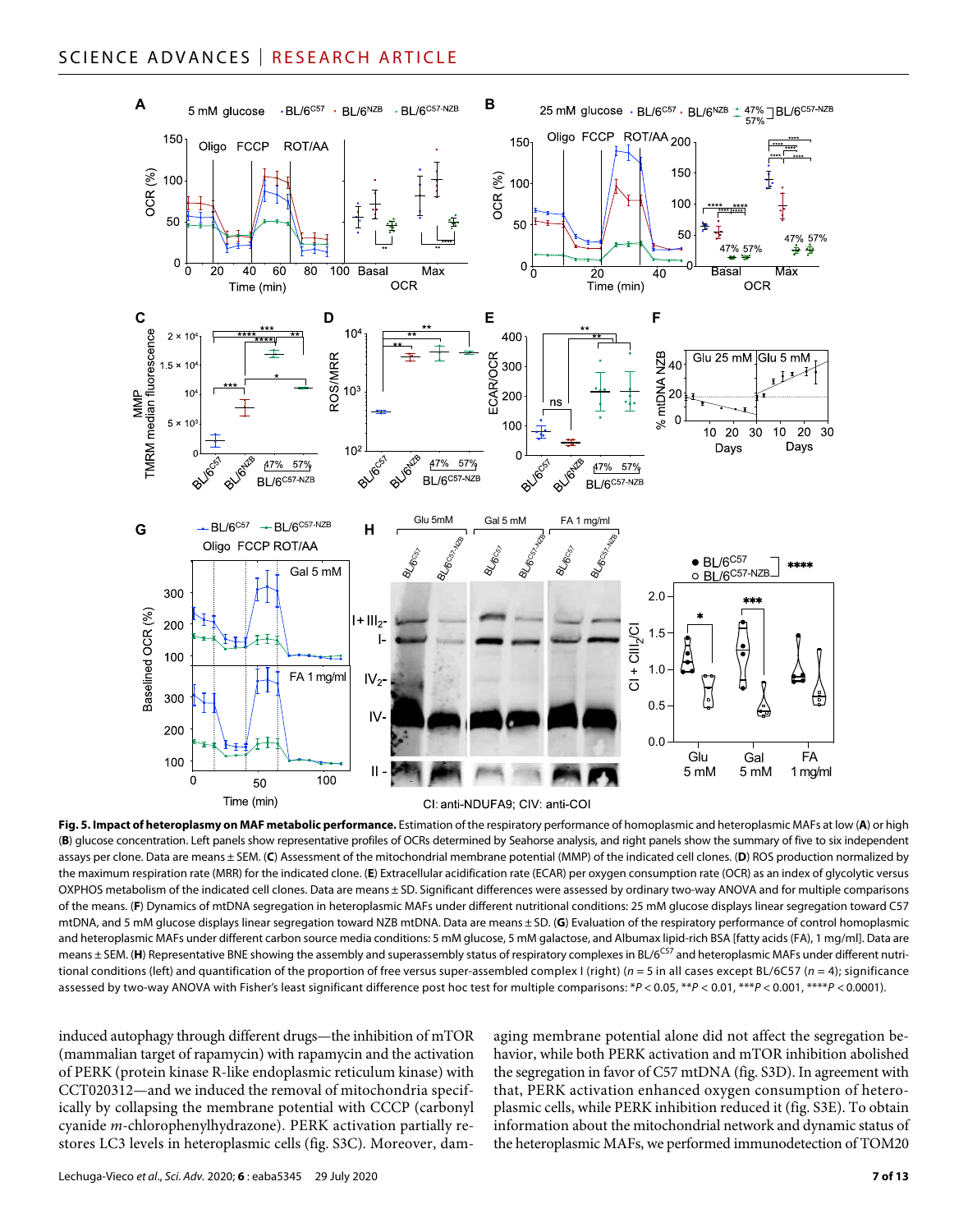for the staining of the mitochondrial outer membrane and phalloidin for staining the F-actin (phalloidin) (fig. S3F). First, we noticed that cell shape and size varied between different heteroplasmic models. Control homoplasmic  $BL/6^{C57}$  MAFs showed the most elongated mitochondrial networks (fig. S3F). In  $\rm BL/6^{C57}$  MAFs, mitochondria were spread through the whole cytoplasm, with a high concentration of them in the perinuclear region (fig. S3G). This distribution was disrupted in control BL/6<sup>C57-NZB</sup> heteroplasmic MAFs, where mitochondrial content was diminished, with an increase in the fragmentation and showing a more uniform distribution within the cell. Furthermore, lower clustering around the perinuclear region was observed. As with basal respiration, the activation of PERK pathway in heteroplasmic MAFs partially restored the homoplasmic features as mitochondrial content and the higher density of mitochondria surrounding the nucleus (fig. S3G). The concentration of mitochondria in these positions, assessed by the relative fluorescence intensities of TOM20, was highest than in any area of the cytoplasm (fig. S3G).

The analysis in cultured cells suggests that mtDNA segregation can be modulated by the activation of autophagy by rapamycin or PERK activation. To determine whether this would also be the case in animals, we treated heteroplasmic mice with those drugs (Fig. 6). Both drugs, in general, favored the tendency to accumulate NZB mtDNA. This confirms that modulation of autophagy could be a strategy to orientate the direction of the heteroplasmic shift.

#### **DISCUSSION**

mtDNA is limited in the size and content of genetic information. Its very existence, physically separated from the rest of the genome and genetically regulated by unique rules, imposes exceptional and costly demands to the cells (*27*). Therefore, understanding its biology is necessary to decipher the transition from health to disease. The general instability of mtDNA heteroplasmy in most tissues, which select progressively and nonrandomly for one of the alternative



**Fig. 6. Evaluation of mtDNA dynamics using in vivo modulation of autophagy.** The graphic represents the heteroplasmy shift calculated using eye as reference tissue (positive toward mtDNA NZB and negative toward mtDNA C57) after 30 days of treatment with PERK activator (in red) or rapamycin (in green). Blue dots represent control heteroplasmic mice (injected with the vehicle) (*n* = 9 to 10 12-weekold mice per treatment). Data expressed as means ± SEM. Differences between cases were analyzed by fitting a mixed model with correction for multiple comparisons by controlling false discovery rate.

variants of mtDNA, was described more than 20 years ago (*3*) and confirmed repeatedly (*4*, *5*, *28*, *29*). However, the explanation of this robust phenomenon has remained elusive.

Here, we advance substantially in our understanding of this behavior by demonstrating that (i) biased mtDNA segregation is an intracellular event (Fig. 2); (ii) the haplotype selection is determined by the cell type (Fig. 3); (iii) the segregation phenotype can be strongly modulated by pharmacological, nutritional, and genetic determinants (Fig. 4); (iv) the driving force for nonrandom segregation relies on the different OXPHOS performance associated with each mtDNA phenotype and cell type (Fig. 4); (v) the heteroplasmic status markedly alters the metabolism of the cell (Fig. 5); (vi) heteroplasmy imposes a chronic stress situation that affects the autophagic flux (fig. S2); and (vii) in vivo and in vitro genetic and/or pharmacological modulation of autophagy can drive the direction of segregation by selective removal of mitochondria (Figs. 4 and 6 and fig. S3). Therefore, the combination of the interaction between mtDNAencoded genes, genetic interaction with the nuclear context, and the different metabolic requirements of each cell type as well as environmental cues defines the segregation phenotype. All the collected data point to a mechanism of segregation able to sample the entire organelle rather than mtDNA molecules. The description that GIMAP3, a protein of unknown function located at the endoplasmic reticulum, contributes to mtDNA segregation in blood cells but not in other tissues (*30*) also suggests that it is the entire organelle that is selected.

Somatic mtDNA haplotype selection thus depends on the impact of the mtDNA haplotype on the OXPHOS system performance, with metabolic fuel preference and differential mitochondrial ROS handling playing a substantial role in the selection process. A plausible scenario has to connect fuel use, ROS signaling, mitochondrial fragmentation, and labeling for mitophagy of the organelle containing the mtDNA that has to be eliminated. Different carbon sources generate a variable proportion of NADH [reduced form of nicotinamide adenine dinucleotide  $(\mathrm{NAD}^+)]/\mathrm{FADH}_2$  [reduced form of flavin adenine dinucleotide (FAD)] electrons to feed the mitochondrial electron transport chain (ETC). NADH gives electrons to complex I, while  $FADH<sub>2</sub>$  circumvents complex I. The mitochondrial ETC modifies its configuration when confronted with carbon sources that generate different proportions of NADH/FADH<sub>2</sub> electrons. This phenomenon is mediated by alterations in the  $CoQH<sub>2</sub>/CoQ$  ratio, which is elevated when the proportion of  $FADH<sub>2</sub>$  electrons was raised, triggering ROS production by reverse electron transfer (*31*). This elevation in ROS induces the degradation of complex I and the release of complex III to enhance the oxidation of  $FADH<sub>2</sub>$ derived electrons (*31*). This regulatory feedback between mitochondria and nucleus allows the adaptation between the demands of a given mtDNA haplotype and the requirements of the cell, minimizing the mitochondrial ROS production and maximizing OXPHOS efficiency to the predetermined metabolic program. A mechanism compatible with our observation is then as follows. The heteroplasmic status compromises this regulatory feedback mechanism, because reaching the minimum ROS per maximum performance for the organelles with NZB mtDNA would happen at the expense of losing the efficiency in the organelles with C57 mtDNA, and vice versa. Therefore, the metabolic program of different cell types offers transcriptional programs closer to the "minimum ROS/optimal OXPHOS" of either one or the other mtDNA haplotype. As a consequence, organelles with the haplotype closer to the minimum ROS/optimal OXPHOS would generate less ROS than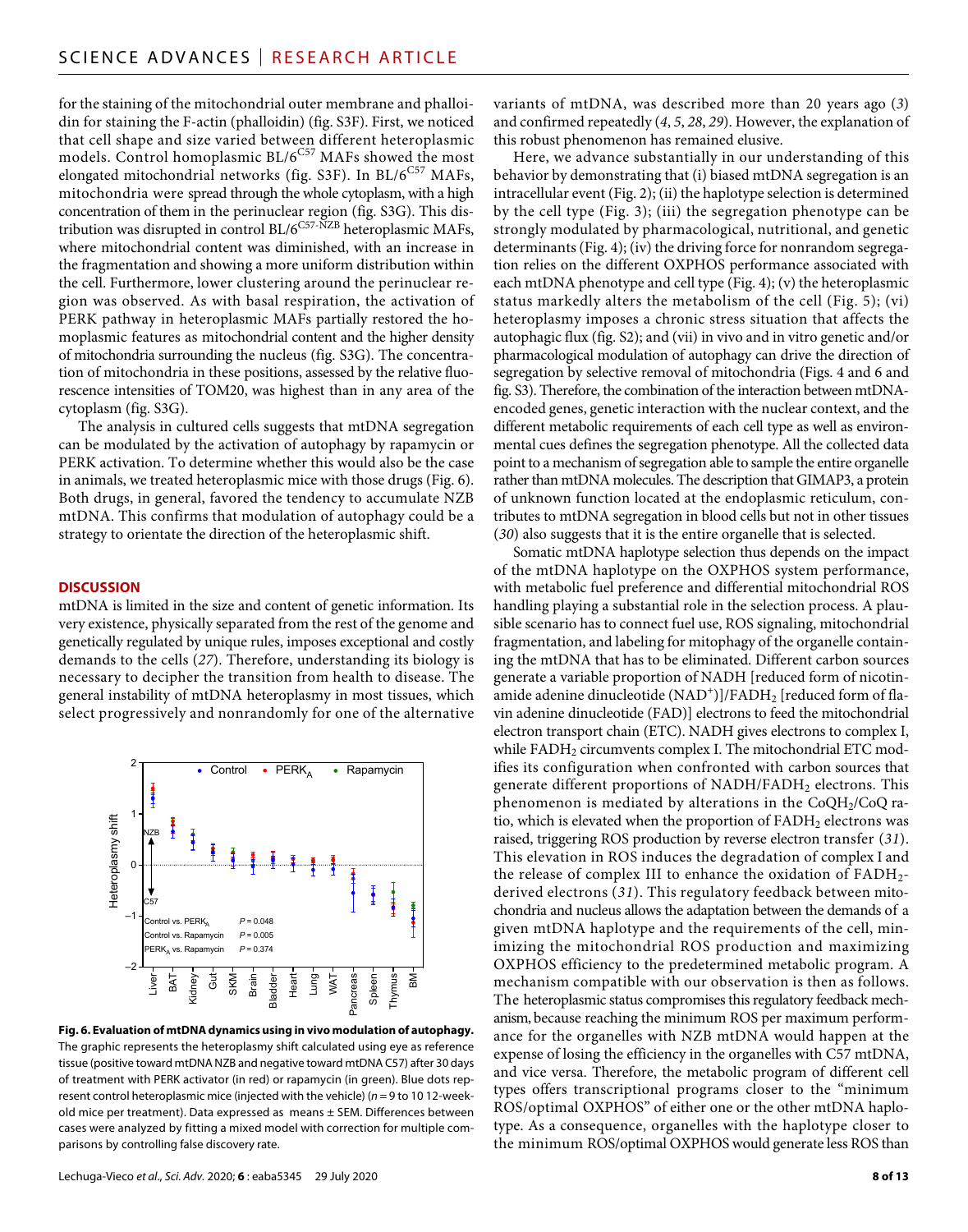the organelles with the alternative haplotype. Last, the less fitted organelle would have a higher likelihood to be preferentially selected for mitophagy. In agreement with this model, the ablation of NNT compromises mitochondrial ROS handling and the reexpression of functional SCAF1 enhances supercomplex formation and decreases ROS production (*32*), and both contexts substantially affect the haplotype segregation.

Understanding the driving forces that determine mtDNA segregation is vital to explain why heteroplasmy remains largely stable in critical tissues (i.e., skeletal muscle, heart, lung, and eye) or cell types (i.e., astrocytes and cardiomyocytes). Those are some of the most sensitive tissues to OXPHOS dysfunction. A common general feature of abundant cell populations in these tissues (myocytes, rods and cones, astrocytes, or type I pneumocytes) is the highly structured cytoplasm, which may compromise mitochondrial mobility and hence mtDNA segregation. In agreement with this, analyses of specific cell types showed that cardiomyocytes and astrocytes with a highly structured cytoplasm were unable to segregate, while lymphocytes, neutrophils, neurons, or endothelial cells did segregate. The genetic and OXPHOS functions are both coupled with the physical dynamics of mitochondria (*33*, *34*).

Our analysis of the MAFs in culture and lymphocytes in vivo demonstrate that heteroplasmic status significantly affects the bioenergetic metabolism of the cells. Given the physiological relevance of the tissues that are unable to segregate, a deeper analysis of the metabolism and functionality of them will be of major interest. This is particularly relevant in view of the potential generation of heteroplasmy between common haplotypes in humans as a result of novel medical technologies. For example, the proposal of improving human oocyte fertility capability by injection of cytoplasm from younger donor oocytes unavoidably generates mtDNA heteroplasmy (*35*). A recent controversial report described three independent families where the mechanism of elimination of paternal mtDNA upon fertilization failed, generating mtDNA heteroplasmy (*36*). These families allowed the identification of heteroplasmic individuals where two common mtDNA variants reached proportions in blood of around 60/40, 70/30, and 50/50 heteroplasmy ratios (*36*). Those proportions are similar to those studied in our animal models. These examples of heteroplasmy, both naturally occurring and synthetically generated by medical interventions in humans, stress the necessity to understand heteroplasmy dynamics from a clinical perspective.

Although we are confronting nonpathological mtDNA haplotypes in heteroplasmy, our observations may also have relevance regarding mtDNA-linked diseases. Evidence obtained in cultured cells with patient-derived mtDNA mutations in heteroplasmy also found alteration in autophagy/mitophagy (*37*, *38*), and the use of rapamycin to drive selection against mutant mtDNA in human cybrids has been reported (*39*). The fact that rapamycin and a number of other interventions can modulate the segregation of mtDNA heteroplasmy in animals opens the possibility to explore those modulators as potential treatments of mtDNA causing diseases.

#### **MATERIALS AND METHODS**

#### **Experimental design**

#### *Mouse experimentation*

All animal procedures conformed to EU Directive 86/609/EEC and Recommendation 2007/526/EC regarding the protection of animals used for experimental and other scientific purposes, enforced in

Spanish law under Real Decreto 1201/2005. Approval of the different experimental protocols requires the estimation of the adequate sample size as well as the definition of the randomization and blinding criteria. The mice were fed a standard chow diet (5K67 LabDiet) or, when indicated, a HFD (D12492, OpenSource Diets).

# *Generation of heteroplasmic mice*

Heteroplasmic mice were generated by electrofusing cytoplasts from conplastic BL/6NZB zygotes to recipient C57BL/6JOlaHsd  $(BL/6<sup>CS7</sup>)$  one-cell embryos, cultured overnight, and transplanted as two-cell embryos into pseudo-pregnant Hsd:ICR (CD-1) females to complete development to term as previously described (*3*). To the best of our knowledge, no consensus rule exists for naming heteroplasmic mouse strains. Here, we propose the following designation to name heteroplasmic mouse strains: NUCLEAR GENOME<sup>mtGENOME</sup> #1-CYTOPLASMIC GENOME #2 [i.e., CBL/6<sup>C57-NZB</sup>, a strain with the nuclear genome of C57BL/6JOlaHsd and the cytoplasmic (mitochondrial) genomes C57BL/6JOlaHsd and NZB/OlaHsd]. To simplify this term, we have called this strain  $BL/6^{C57\text{-}NZB}$  throughout this report. The female heteroplasmic offspring (named BL/6C57-NZB) were mated with C57BL/6JOlaHsd males to prevent nuclear genetic drift in our particular mouse lines. Only the offspring of the established heteroplasmic mouse were used.

### *Molecular confirmation and quantification of heteroplasmy*

All mice were genotyped at postnatal day 21 using DNA extracted from tail tip. Total genomic DNA was isolated from tail using REDExtract-N-Amp Tissue PCR (polymerase chain reaction) (Sigma-Aldrich). To determine the heteroplasmy levels of each tissue or cell culture, total genomic DNA was isolated using the DNeasy Blood & Tissue kit (Qiagen) from liver, lung, kidney, ovary, testis, heart (left ventricle), brain (cerebral cortex), skeletal muscle (gastrocnemius muscle), bladder, gut (duodenum), thymus, eye, pancreas, spleen, BM, BAT, WAT (gonadal adipose tissue), and MAFs.

The polymorphic G4276A nucleotide was used to genotype individual animals and tissues. This polymorphism in C57 mtDNA formed part of a Bam H1 restriction site, which is absent in NZB mtDNA. Total genomic DNA was PCR-amplified using standard conditions with the 5Prime Master Mix Kit and the following primers: 5′-AAGCTATCGGGCCCATACCCCG-3′ (3862-3884) and 5′-GTT-GAGTAGAGTGAGGGATGGG-3′ (4503-4525), as follows: 95°C, 30 s; 58°C, 30 s; 72°C, 45 s for 30 cycles. A 15 µl aliquot of PCR was digested with 20 U of Bam H1 (New England Biolabs) at 37°C for 2 hours. After agarose gel electrophoresis, DNA was visualized with the Gel Doc XR+ System (Bio-Rad), and band intensity was quantified with Quantity One 1-D Analysis Software. The proportion of NZB mtDNA was calculated using the intensities of the undigested 664-bp Bam H1 fragments and was divided by the sum of the intensities of the undigested 664-bp fragments and the 414-and 250-bp Bam H1–digested fragments. To correct for heteroduplex formation, a standard curve was generated by mixing pure C57 and NZB mtDNAs. In addition, this technique was confirmed by solid-phase mini-sequencing as previously described (*41*).

## *Heteroplasmy statistical analysis*

Heteroplasmy dynamics were modeled as  $h(t) = 1 / (1 + (1 - h_0)/h_0)$  $e^{-\beta t}$ ), where *h* is heteroplasmy, *t* is time after conception, *h*<sub>0</sub> is initial heteroplasmy at conception, and  $\beta$  is segregation rate (40). When reporting a change in heteroplasmy *h* with respect to a reference value  $h_0$  (for example, a previous measurement or a reference tissue), we therefore use the transformation  $\Delta h = \beta t = \log((h(h_0-1))/(h_0(h-1)))$ ,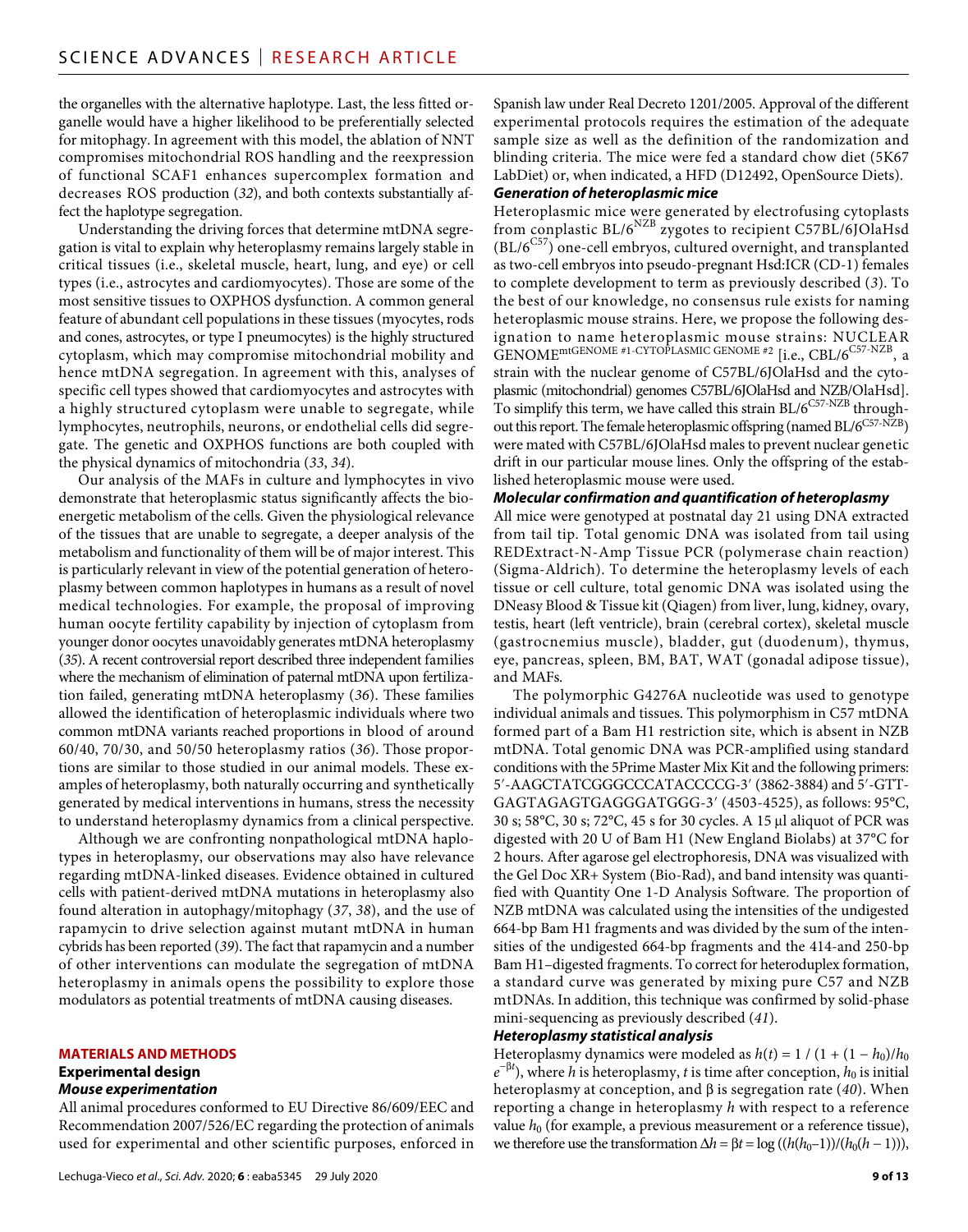motivated by the above model as in (*40*). To determine segregation rates for each dataset, the values of  $h_0$  for each sample and of  $\beta$  for each tissue were simultaneously inferred using a maximum likelihood approach implemented with Markov chain Monte Carlo, assuming normally distributed measurement noise, with confidence intervals derived using bootstrapping with the percentile method. To assess the influence of chemical and genetic perturbations, we took  $h_0$  to be the heteroplasmy value in eye tissue and used the linear model  $Δh = β<sub>0</sub> t$  for control mice and  $Δh = β<sub>0</sub> τ + β<sub>1</sub> (t − τ)$ , where  $β<sub>0</sub>$  and  $β<sub>1</sub>$ are rates of heteroplasmy shift before and after treatment, and treatment begins at time  $\tau$ . In these cases, a significant difference between  $\beta_0$ and  $\beta_1$  implies a difference in segregation behavior between treatment and control cases. Model selection using the likelihood ratio test was performed to distinguish the most supported model. Normalization between chimeric mice values was performed using multiple testing analysis, and the Benjamini-Hochberg procedure was applied to estimate the adjusted *P* value.

# *In vivo mtDNA segregation intervention*

To produce heteroplasmic mice  $OMAI^{KO}$ ,  $BL/6^{C57-NZB}$  female were outcrossed to male OMA1<sup>KO</sup> (C57BL/6JOlaHsd background) to generate F1 heterozygote mice, which were then intercrossed to obtain a F2 OMA1<sup>KO</sup> heteroplasmic mice. OMA1 mice were genotyped as previously described (*20*). To produce heteroplasmic mice  $NNT<sup>KO</sup>$ , BL/6<sup>C57-NZB</sup> females were outcrossed to  $NNT<sup>KO</sup>$  males (C57BL/6J background) to generate the F1 heterozygote mice, which were then intercrossed to obtain the F2 NNT<sup>KO</sup> heteroplasmic mice. Heteroplasmic strains were maintained by outcrossing heteroplasmic females (BL/ $6^{C57-NZB}$ : NNT<sup>KO</sup>) with BL/ $6^{C57}$ :NNT<sup>KO</sup> males. Nnt was genotyped as previously described (*7*). To produce heteroplasmic mice SCAF1<sup>113</sup>, BL/6<sup>C57-NZB</sup> females were outcrossed to SCAF1113 males (C57BL/6JOlaHsd nuclear background) to generate the F1 heterozygote mice, which were then intercrossed to obtain the F2 SCAF1<sup>113</sup> heteroplasmic mice. Heteroplasmic strains were maintained by outcrossing heteroplasmic females (BL/6C57-NZB:  $SCAF1<sup>113</sup>$ ) with BL/6<sup>C57</sup>:SCAF1<sup>113</sup> males. SCAF1 was genotyped as previously described (*7*). Experimental mice were fed with HFD (D12492, OpenSource Diets) from 28 days of age until being sacrificed. Mice treated with NAC or DCA were given 61.2 mM (1% g/vol) of NAC (Sigma-Aldrich) or 66.2 mM (1% g/vol) of DCA (Sigma-Aldrich) in drinking water from 28 days of age until being sacrificed. For in vivo modulation of autophagy-related pathways, heteroplasmic mice were intraperitoneally injected with vehicle, CCT020312 (0.5 mg/kg per day), or rapamycin (1.3 mg/kg per day) for 30 days until being sacrificed.

# *Generation of chimeric mice*

Chimeric mice were generated by aggregation of eight-cell embryos (E8C) BL/ $6^{C57}$  and BL/ $6^{NZB}$ . Fifteen drops of KSOM (potassium simplex optimized medium) were placed in 35-mm tissue culture dish, and all the drops were covered with a mineral oil and the dishes were stored at 37°C and 5% CO<sub>2</sub>. E8C was extracted and zona pellucida was removed using an acid Tyrode's solution. Embryos were washed with Hepes-KSOM, placed in the KSOM drop, and incubated overnight at  $37^{\circ}$ C and  $5\%$  CO<sub>2</sub>. Those aggregations that develop to blastocyst were further transferred into pseudo-pregnant CD-1 females.

### *Immunomagnetic purification of neurons and astrocytes from adult brain*

Brains from mice were dissociated using the Adult Mouse Brain Dissociation Kit (Miltenyi Biotec). Debris- and red blood cell

Lechuga-Vieco *et al*., *Sci. Adv.* 2020; **6** : eaba5345 29 July 2020

(RBC)–free dissociated cells were separated using either the astrocytespecific anti–ACSA-2 Microbead Kit (mouse) or the neuron-specific Neuron Isolation Kit (mouse), according to the manufacturer's protocol [MACS (magnetic-activated cell sorting) technology].

# *Adult cardiomyocyte isolation*

Animals were heparinized (1000 U per mouse) and euthanized. The hearts were surgically excised and immediately immersed in  $Ca^{2+}$ free ice-cold buffer containing 10 mM of the contractile inhibitor 2,3-butanedione monoxime, 13 mM NaCl, 4.7 mM KCl, 0.6 mM  $KH_2PO_4$ , 0.6 mM Na<sub>2</sub>HPO<sub>4</sub>, 1.2 mM MgSO<sub>4</sub>, 0.032 mM phenol red (to verify perfusion of the coronaries), 12 mM  $NaHCO<sub>3</sub>$ , 10 mM KHCO3, 10 mM Hepes, 30 mM taurine, 10 mM 2,3-butanedione monoxime, and 5 mM glucose; the pH was adjusted to 7.46 with NaOH. The heart was then cannulated and connected to a Langendorff apparatus for retrograde perfusion, with the flow rate adjusted to 3 ml/min. The cannulated heart was first perfused with perfusion buffer at 37°C for 4 min and then digested at the same temperature for 22 to 24 min with the above perfusion buffer supplemented with liberase (0.2 mg/ml; Sigma-Aldrich), trypsin (0.14 mg/ml), and  $Ca^{2+}$  (12.5 µM). To stop digestion, the heart was removed from the Langendorff apparatus, mechanically minced with forceps, and progressively introduced to a series of "digestion stop" solutions, which are based on the above perfusion buffer with 12.5  $\mu$ M Ca<sup>2+</sup> added and additionally contain variable percentages of fetal bovine serum (FBS): first, 10%, and then, 5%. Cells were mechanically dissociated by gentle agitation of the heart debris with a Pasteur pipette. Physiological  $Ca^{2+}$  levels were slowly reintroduced by applying several steps of increasing  $Ca<sup>2+</sup>$  concentration. Heteroplasmy was assessed in single cardiomyocytes.

# *Quantification of heteroplasmy in cardiac cell populations*

Hearts from heteroplasmic mice of different ages were collected, cut, and digested in Hanks' balanced salt solution (HBSS) with liberase (1 U/ml, Roche) and deoxyribonuclease (DNase) I (10 mU/ml, Sigma-Aldrich) for 40 min at 37°C. After digestion, single-cell suspensions were obtained by gentle pipetting and mechanical dissociation of the remaining tissue through cell strainers (BD Falcon). Single-cell suspensions were incubated with the fluorochromeconjugated antibodies for 15 min at 4°C. Sorting panel was designed using the following antibodies: anti-CD11b [phycoerythrin (PE), AFS98, eBioscience], CD45 [peridinin chlorophyll protein (PerCP) Cy5.5, 30-F11, eBioscience], and CD31 [allophycocyanin (APC), 390, eBioscience]. Samples were acquired using the digital flow sorter FACSAria SORP (Becton Dickinson). The FlowJo software (FlowJo LLC, Ashland, OR) was used to analyze the data. The different cardiac cell populations were sorted (myeloid cells, lymphoid cells, and endothelial cells) and collected into 1.5-ml Eppendorf tubes. Cell suspensions were centrifuged for 7 min at 1500 rpm. DNA was extracted to assess the heteroplasmy proportion using  $10 \mu l$ of 50 mM NaOH, incubation of 10 min at 95°C, and neutralization with  $2 \mu$ l of 1 M tris-HCl (pH 7.5).

### *Partial hepatectomy surgery*

For partial hepatectomy, adult mice (10-week-old males) were anaesthetized using a mixture of isoflurane/oxygen. Seventy-five percent of the liver was excised, which involves removal of the medial and left lateral lobes (used for initial estimation of heteroplasmy). Liver proliferation, regeneration, and mtDNA analysis were performed at 15 days after partial hepatectomy. Transformed heteroplasmy was calculated to analyze the change in NZB mtDNA proportion before and after liver regeneration.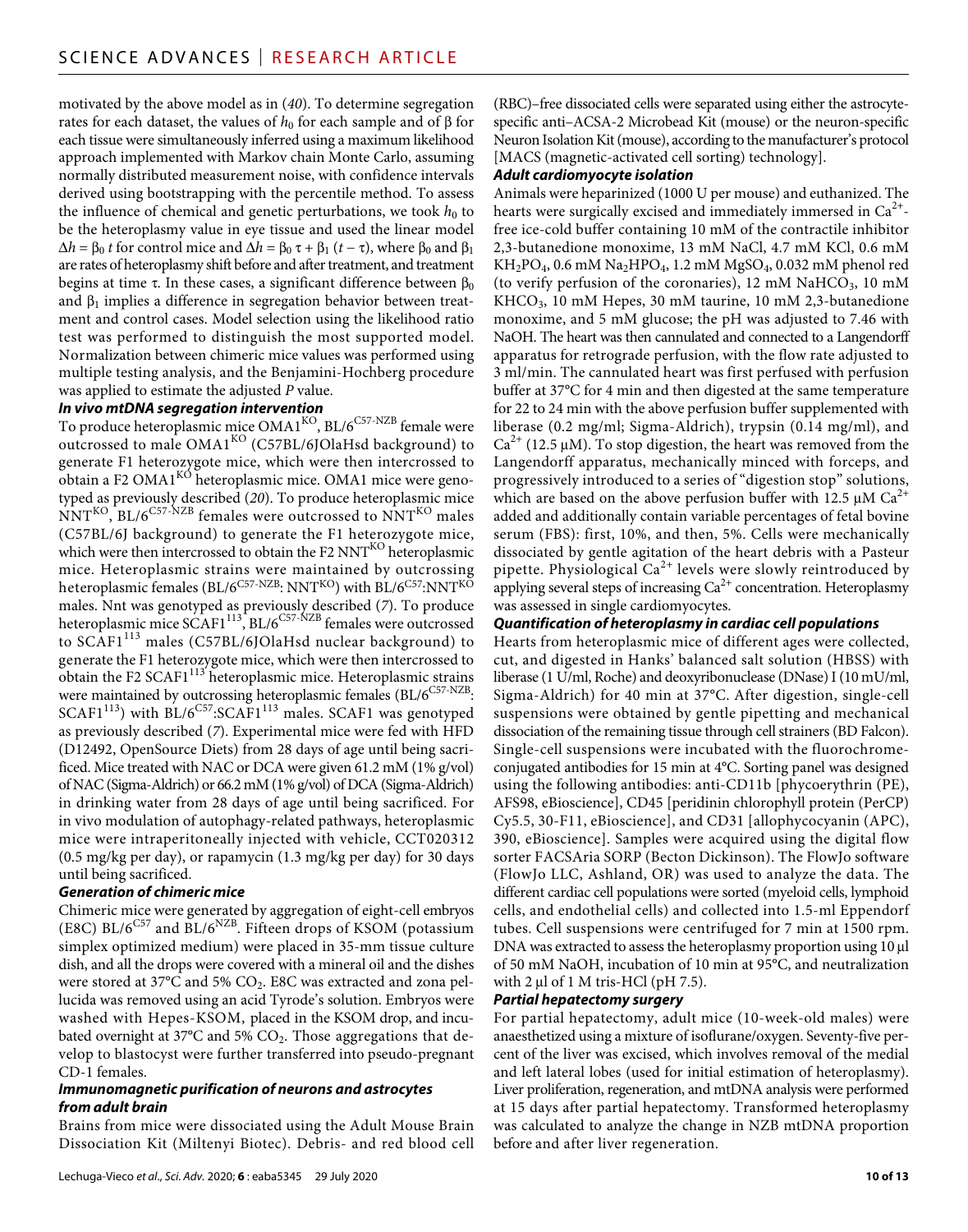# *Assessment of heteroplasmy in immune cell populations*

Adult heteroplasmic mice (15 weeks old) were euthanized, and blood and spleens were collected for analysis. Cell suspensions were obtained after chopping the spleens and incubated them with collagenase D (1 mg/ml, Sigma-Aldrich) and DNase (0.5 mg/ml, Sigma-Aldrich) for 15 min at 37°C. Enzymatic activity was inactivated with R10 media (RPMI medium, R5878, Sigma-Aldrich), 10% FBS, 2 mM l-glutamine, and penicillin/streptomycin (100 U/ml) (P0781, Sigma-Aldrich). The resulting cell suspension was filtered (70-m strainer), resuspended in RBC lysis buffer (Qiagen), and washed before staining with the specific antibodies. Sorting panel was designed using the following antibodies: anti-Ly6G (AF647, 1A8, BioLegend), anti-CD115 (PE, M1/70, Tonbo), anti-B220 (APC-Cy7, RA36B2, BioLegend), anti-CD3 (BV510, 17A2, BioLegend), anti-CD4 (BV421, RMA4-5, BioLegend), anti-CD8 (PE-Cy7, 53- 6.7, BioLegend), anti-CD62L [fluorescein isothiocyanate (FITC), MEL-14, eBioscience], and anti-CD44 (APC, IM7, BioLegend). LIVE/DEAD Near-IR (Invitrogen) was used to discard dead cells according to the manufacturer's instructions. The concentrations of the antibodies in the final solution were specified in the manufacturer instructions. B cells, myeloid cells, monocytes, neutrophils, CD4<sup>+</sup> T cells (naïve, memory, and effector), and CD8<sup>+</sup> T cells (naïve, memory, and effector) were sorted and collected (20,000 to 25,000 cells per population). DNA was extracted to assess the heteroplasmy proportion using 10 µl of 50 mM NaOH, incubation of 10 min at 95°C, and neutralization with 2 µl of 1 M tris-HCl (pH 7.5). Transformed heteroplasmy was calculated using tail as the tissue of reference.

# *Mice immunization*

Adult heteroplasmic mice (12 to 15 weeks of age) received a boost immunization intravenously using OVA, Sigma-Aldrich (800 µg per mouse), IMM60 (1 µg per mouse), and MPLA (25 µg per mouse). Mice were sacrificed and spleens were excised for analysis after 7 days of the immunization.

## *MAF cell lines generation and experimental conditions*

Fibroblasts from homoplasmic and heteroplasmic mice were isolated from mouse ear and immortalized by transfection with pLOX-TtagiresTK (Addgene). Cell lines were grown in Dulbecco's modified Eagle's medium (Gibco) supplemented with 5% FBS, 1% penicillinstreptomycin (Lonza), and 1 mM sodium pyruvate (Sigma-Aldrich). Where indicated, the carbon source was 5 mM glucose (Sigma-Aldrich) or 5 mM galactose (Sigma-Aldrich) or Albumax lipid-rich bovine serum albumin (BSA; 1 mg/ml). For in vitro assessment of mtDNA segregation using modulators of the autophagy flux, we used  $1 \mu$ M final concentration of the uncoupling agent CCCP (Sigma-Aldrich), mTOR inhibitor rapamycin (LC Laboratories), PERK activator (CCT020312, Millipore), and PERK inhibitor (GSK2606414, Millipore).

### *Seahorse analysis*

Oxygen consumption in MAFs was measured using the XF96 Mito-Stress Test (Seahorse Bioscience). OCRs were normalized to cell number using CyQuant (Molecular Probes).

# *MMP and ROS assessment in MAFs*

ROS and MMP were measured in MAFs using 2′-7′dichlorofluorescein diacetate (H<sub>2</sub>DCFDA; 0.4  $\mu$ M final concentration, Thermo Fisher Scientific) and tetramethylrhodamine methyl ester perchlorate (TMRM; 100 nM final concentration, Sigma-Aldrich). A total of 10,000 events were recorded for each sample using the FACSCanto II System (BD Biosciences). All experiments were performed in

triplicate. Samples were analyzed with BD FACSDiva Software, and an average of the medians and standard deviations was calculated using FlowJo Software (v10).

## *Blue native gel electrophoresis*

Supercomplex levels and compositions were analyzed in isolated mitochondria from cells by BNE. Mitochondrial proteins were solubilized with 10% digitonin (4 g/g) (D5628, Sigma-Aldrich) and run on a 3 to 13% gradient blue native gel. The gradient gel was prepared in 1.5-mm glass plates using a gradient former connected to a peristaltic pump. Proteins were electroblotted onto polyvinylidene difluoride (PVDF) transfer membrane (Immobilon-FL, 0.45 µm, Merck Millipore, IPFL00010) for 1 hour at 100 V in transfer buffer (48 mM tris, 39 mM glycine, 20% EtOH). A Mini Trans-Blot Cell system (Bio-Rad) was used. Sea Blocking buffer (37527, Thermo Fisher Scientific) or phosphate-buffered saline (PBS) with 5% BSA was used for 1 hour at room temperature (RT) to avoid nonspecific binding of antibodies. For protein detection, antibodies were incubated with the membrane for 2 hours at RT. Secondary antibodies were incubated for 45 min at RT. The membrane was washed with PBS–0.1% Tween 20 for 5 min three times between primary and secondary antibodies, and after secondary antibodies, the last wash was only PBS. To study supercomplex assembly, the PVDF membrane was sequentially probed with complex I (anti-NDUFA9, Abcam), complex IV (anti-COI, Invitrogen), and complex II (anti-SDHA, Thermo Fisher Scientific) antibodies.

# *Western blot*

Proteins in whole lysates were separated using SDS–polyacrylamide gel electrophoresis and transferred to PVDF membranes (Bio-Rad), which were then blocked with 5% BSA–0.1% PBS Tween 20 for 1 hour at RT. The membranes were then probed using anti-GAPDH (glyceraldehyde-3-phosphate dehydrogenase) (mouse monoclonal, Ab8245, Abcam) and different autophagy-related antibodies (Autophagy Antibody Sampler Kit, Cell Signaling Technology) and revealed using DyLight 680/800 secondary antibodies (Thermo Fisher Scientific, Rockland, MA). The images were acquired with the Odyssey Infrared Imaging System (LI-COR).

### *Immunocytochemistry*

For in vitro immunofluorescence assays, cells were seeded on coverslips, fixed (4% formaldehyde) for 15 min at RT, and permeabilized in PBS containing 0.1% Triton X-100. Cells were then stained with F-actin marker (phalloidin, Life Technologies), LC3 primary antibody (Cell Signaling Technology), and secondary Alexa Fluor antibodies (Life Technologies) in blocking solution (5% BSA in PBS). Coverslips were mounted in ProLong Gold Antifade Reagent, and images were acquired using a Leica TCS SP5 confocal system. Quantitative analyses were performed using LAS AF software (Leica Microsystems, Germany) and ImageJ 1.48v (National Institutes of Health, USA).

### *Statistical analysis*

Sample size for each measurement was based on previously reported results and varied depending on the type of data and/or study. The experiments were not randomized. The investigators were blinded to animal genotype and strain in the analysis. Unless specified, statistical analyses and graphics were produced with GraphPad Prism 8 software. Datasets were compared by *t* test, analysis of variance (ANOVA), or nonparametric analysis, as corresponding to the structure of the data, with *P* values adjusted for multiple tests. Differences were considered statistically significant at *P* values below 0.05. Unless otherwise stated, \**P* < 0.05; \*\**P* < 0.01; \*\*\**P* < 0.001;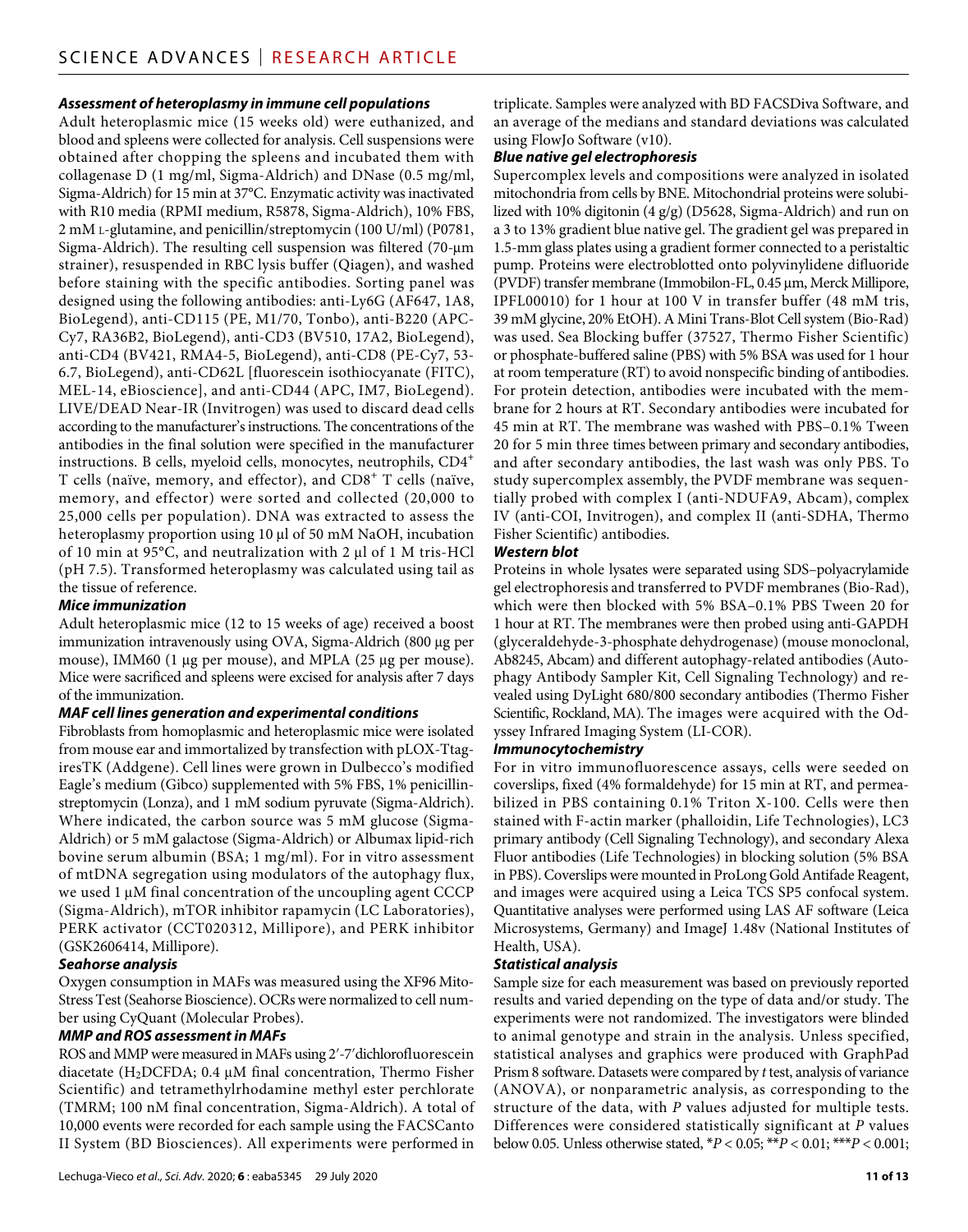\*\*\*\**P* < 0.0001. All results are presented as means ± SD or means ± SEM as stated.

### **SUPPLEMENTARY MATERIALS**

Supplementary material for this article is available at [http://advances.sciencemag.org/cgi/](http://advances.sciencemag.org/cgi/content/full/6/31/eaba5345/DC1) [content/full/6/31/eaba5345/DC1](http://advances.sciencemag.org/cgi/content/full/6/31/eaba5345/DC1)

[View/request a protocol for this paper from](https://en.bio-protocol.org/cjrap.aspx?eid=10.1126/sciadv.aba5345) *Bio-protocol*.

# **REFERENCES AND NOTES**

- 1. M. I. Lomax, L. I. Grossman, Tissue-specific genes forrespiratory proteins. *Trends Biochem. Sci.* **14**, 501–503 (1989).
- 2. S. Greiner, J. Sobanski, R. Bock, Why are most organelle genomes transmitted maternally? *Bioessays* **37**, 80–94 (2014).
- 3. J. Jenuth, A. Peterson, E. A. Shoubridge, Tissue-specific selection for different mtDNA genotypes in heteroplasmic mice. *Nat. Genet.* **16**, 93–95 (1997).
- 4. M. S. Sharpley, C. Marciniak, K. Eckel-Mahan, M. McManus, M. Crimi, K. Waymire, C. Lin, S. Masubuchi, N. Friend, M. Koike, D. Chalkia, G. MacGregor, P. Sassone-Corsi, D. C. Wallace, Heteroplasmy of mouse mtDNA is genetically unstable and results in altered behavior and cognition. *Cell* **151**, 333–343 (2012).
- 5. J. Burgstaller, I. G. Johnston, N. S. Jones, J. Albrechtová, T. Kolbe, C. Vogl, A. Futschik, C. Mayrhofer, D. Klein, S. Sabitzer, M. Blattner, C. Gülly, J. Poulton, T. Rülicke, J. Pialek, R. Steinborn, G. Brem, mtDNA segregation in heteroplasmic tissues is common in vivo and modulated by haplotype differences and developmental stage. *Cell Rep.* **7**, 2031–2041 (2014).
- 6. A. Latorre-Pellicer, R. Moreno-Loshuertos, F. Sánchez-Cabo, R. Acín-Peréz, E. Calvo, A. Logan, R. Cruz, S. Cogliati, A. Carracedo, A. Pérez-Martos, P. Fernández-Silva, M. P. Murphy, I. Flores, J. Vázquez, J. A. Enriquez, Mitochondrial and nuclear DNA matching shapes metabolism and healthy ageing. *Nature* **535**, 561–565 (2016).
- 7. A. Latorre-Pellicer, A. Lechuga-Vieco, I. G. Johnston, R. H. Hämäläinen, J. Pellico, R. Justo, J. Fernandez-Toro, C. Clavería, A. M. Guaras, J. Llop, M. Torres, L. Criado, A. Suomalainen, N. S. Jones, J. Ruiz-Cabello, J. A. Enriquez, Regulation of mother-to-offspring transmission of mtDNA heteroplasmy. *Cell Metab.* **30**, 1120–1130.e5 (2019).
- 8. M. Bélanger, I. Allaman, P. J. Magistretti, Brain energy metabolism: Focus on astrocyteneuron metabolic cooperation. *Cell Metab.* **14**, 724–738 (2011).
- 9. J. Bolaños, Bioenergetics and redox adaptations of astrocytes to neuronal activity. *J. Neurochem.* **139**, 115–125 (2016).
- 10. A. Herrero-Mendez, A. Almeida, E. Fernández, C. Maestre, S. Moncada, J. Bolaños, The bioenergetic and antioxidant status of neurons is controlled by continuous degradation of a key glycolytic enzyme by APC/C–Cdh1. *Nat. Cell Biol.* **11**, 747–752 (2009).
- 11. I. Lopez-Fabuel, J. L. Douce, A. Logan, A. M. James, G. Bonvento, M. P. Murphy, A. Almeida, J. P. Bolaños, Complex I assembly into supercomplexes determines differential mitochondrial ROS production in neurons and astrocytes. *Proc. Natl. Acad. Sci. U.S.A.* **113**, 13063–13068 (2016).
- 12. D. Ferri, L. Moro, M. Mastrodonato, F. Capuano, E. Marra, G. E. Liquori, M. Greco, Ultrastructural zonal heterogeneity of hepatocytes and mitochondria within the hepatic acinus during liver regeneration after partial hepatectomy. *Biol. Cell* **97**, 277–288 (2005).
- 13. J. Huang, D. A. Rudnick, Elucidating the metabolic regulation of liver regeneration. *Am. J. Pathol.* **184**, 309–321 (2013).
- 14. R. I. K. Geltink, D. O'Sullivan, M. Corrado, A. Bremser, M. D. Buck, J. M. Buescher, E. Firat, X. Zhu, G. Niedermann, G. Caputa, B. Kelly, U. Warthorst, A. Rensing-Ehl, R. L. Kyle, L. Vandersarren, J. D. Curtis, A. E. Patterson, S. Lawless, K. Grzes, J. Qiu, D. E. Sanin, O. Kretz, T. B. Huber, S. Janssens, B. N. Lambrecht, A. S. Rambold, E. J. Pearce, E. L. Pearce, Mitochondrial priming by CD28. *Cell* **171**, 385–397.e11 (2017).
- 15. N. Ron-Harel, D. Santos, J. M. Ghergurovich, P. T. Sage, A. Reddy, S. B. Lovitch, N. Dephoure, K. F. Satterstrom, M. Sheffer, J. B. Spinelli, S. Gygi, J. D. Rabinowitz, A. H. Sharpe, M. C. Haigis, Mitochondrial biogenesis and proteome remodeling promote one-carbon metabolism for T cell activation. *Cell Metab.* **24**, 104–117 (2016).
- 16. Y. Cao, J. C. Rathmell, A. N. Macintyre, Metabolic reprogramming towards aerobic glycolysis correlates with greater proliferative ability and resistance to metabolic inhibition in CD8 versus CD4 T cells. *PLOS ONE* **9**, e104104 (2014).
- 17. G. J. W. van der Windt, B. Everts, C.-H. Chang, J. D. Curtis, T. C. Freitas, E. Amiel, E. J. Pearce, E. L. Pearce, Mitochondrial respiratory capacity is a critical regulator of CD8<sup>+</sup> T cell memory development. *Immunity* **36**, 68–78 (2012).
- 18. J.-P. Jukes, U. Gileadi, H. Ghadbane, T.-F. Yu, D. Shepherd, L. R. Cox, G. S. Besra, V. Cerundolo, Non-glycosidic compounds can stimulate both human and mouse *i* NKT cells. *Eur. J. Immunol.* **46**, 1224–1234 (2016).
- 19. S. Kaech, S. Hemby, E. Kersh, R. Ahmed, Molecular and functional profiling of memory CD8 T cell differentiation. *Cell* **111**, 837–851 (2002).
- 20. P. M. Quirós, A. J. Ramsay, D. Sala, E. Fernández-Vizarra, F. Rodríguez, J. R. Peinado, M. Fernández-García, J. A. Vega, J. A. Enríquez, A. Zorzano, C. López-Otín, Loss of mitochondrial protease OMA1 alters processing of the GTPase OPA1 and causes obesity and defective thermogenesis in mice. *EMBO J.* **31**, 2117–2133 (2012).
- 21. J. B. Hoek, J. Rydström, Physiological roles of nicotinamide nucleotide transhydrogenase. *J. Biochem.* **254**, 1–10 (1988).
- 22. E. Lapuente-Brun, R. Moreno-Loshuertos, R. Acín-Pérez, A. Latorre-Pellicer, C. Colás, E. Balsa, E. Perales-Clemente, P. M. Quirós, E. Calvo, M. A. Rodríguez-Hernández, P. Navas, R. Cruz, Á. Carracedo, C. López-Otín, A. Pérez-Martos, P. Fernández-Silva, E. Fernández-Vizarra, J. A. Enríquez, Supercomplex assembly determines electron flux in the mitochondrial electron transport chain. *Science* **340**, 1567–1570 (2013).
- 23. S. Cogliati, E. Calvo, M. Loureiro, A. M. Guaras, R. Nieto-Arellano, C. Garcia-Poyatos, I. Ezkurdia, N. Mercader, J. Vázquez, J. A. Enriquez, Mechanism ofsuper-assembly of respiratory complexes III and IV. *Nature* **539**, 579–582 (2016).
- 24. M. Käser, M. Kambacheld, B. Kisters-Woike, T. Langer, Oma1, a novel membrane-bound metallopeptidase in mitochondria with activities overlapping with the *m*-AAA Protease. *J. Biol. Chem.* **278**, 46414–46423 (2003).
- 25. T. D. B. MacVicar, J. D. Lane, Impaired OMA1-dependent cleavage of OPA1 and reduced DRP1 fission activity combine to prevent mitophagy in cells that are dependent on oxidative phosphorylation. *J. Cell Sci.* **127**, 2313–2325 (2014).
- 26. E. Balsa, M. S. Soustek, A. Thomas, S. Cogliati, C. García-Poyatos, E. Martín-García, M. Jedrychowski, S. P. Gygi, J. Enriquez, P. Puigserver, ER and nutrient stress promote assembly of respiratory chain supercomplexes through the PERK-eIF2 axis. *Mol. Cell* **74**, 877–890.e6 (2019).
- 27. H. Hoitzing, P. A. Gammage, L. Van Haute, M. Minczuk, I. G. Johnston, N. S. Jones, Energetic costs of cellular and therapeutic control of stochastic mitochondrial DNA populations. *PLOS Comput. Biol.* **15**, e1007023 (2019).
- 28. F. V. Meirelles, L. C. Smith, Mitochondrial genotype segregation during preimplantation development in mouse heteroplasmic embryos. *Genetics* **148**, 877–883 (1998).
- 29. K. Takeda, S. Takahashi, A. Onishi, H. Hanada, H. Imai, Replicative advantage and tissuespecific segregation of RR mitochondrial DNA between C57BL/6 and RR heteroplasmic mice. *Genetics* **155**, 777–783 (2000).
- 30. B. J. Battersby, J. C. Loredo-Osti, E. A. Shoubridge, Nuclear genetic control of mitochondrial DNA segregation. *Nat. Genet.* **33**, 183–186 (2003).
- 31. A. Guarás, E. Perales-Clemente, E. Calvo, R. Acín-Peréz, M. Loureiro-Lopez, C. Pujol, I. Martínez-Carrascoso, E. Nuñez, F. García-Marqués, M. Rodríguez-Hernández, A. Cortés, F. Diaz, A. Pérez-Martos, C. T. Moraes, P. Fernández-Silva, A. Trifunovic, P. Navas, J. Vázquez, J. A. Enriquez, The CoQH2/CoQ ratio serves as a sensor of respiratory chain. *Cell Rep.* **15**, 197–209 (2016).
- 32. E. Maranzana, G. Barbero, A. I. Falasca, G. Lenaz, M. L. Genova, Mitochondrial respiratory supercomplex association limits production of reactive oxygen species from complex I. *Antioxid. Redox Signal.* **19**, 1469–1480 (2013).
- 33. I. G. Johnston, Tension and resolution: Dynamic, evolving populations of organelle genomes within plant cells. *Mol. Plant* **12**, 764–783 (2018).
- 34. S. Cogliati, C. Frezza, M. E. Soriano, T. Varanita, R. Quintana-Cabrera, M. Corrado, S. Cipolat, V. Costa, A. Casarin, L. C. Gomes, E. Perales-Clemente, L. Salviati, P. Fernández-Silva, J. A. Enriquez, L. Scorrano, Mitochondrial cristae shape determines respiratory chain supercomplexes assembly and respiratory efficiency. *Cell* **155**, 160–171 (2013).
- 35. J. A. Barritt, S. Willadsen, C. Brenner, J. Cohen, Cytoplasmic transfer in assisted reproduction. *Hum. Reprod. Update* **7**, 428–435 (2001).
- 36. S. Luo, C. A. Valencia, J. Zhang, N.-C. Lee, J. Slone, B. Gui, X. Wang, Z. Li, S. Dell, J. Brown, S. M. Chen, Y.-H. Chien, W.-L. Hwu, P.-C. Fan, L.-J. Wong, P. S. Atwal, T. Huang, Biparental inheritance of mitochondrial DNA in humans. *Proc. Natl. Acad. Sci. U.S.A.* **115**, 13039–13044 (2018).
- 37. R. W. Gilkerson, R. L. A. De Vries, P. Lebot, J. D. Wikstrom, E. Torgyekes, O. S. Shirihai, S. Przedborski, E. A. Schon, Mitochondrial autophagy in cells with mtDNA mutations results from synergistic loss of transmembrane potential and mTORC1 inhibition. *Hum. Mol. Genet.* **21**, 978–990 (2011).
- 38. D.-F. Suen, D. P. Narendra, A. Tanaka, G. Manfredi, R. J. Youle, Parkin overexpression selects against a deleterious mtDNA mutation in heteroplasmic cybrid cells. *Proc. Natl. Acad. Sci. U.S.A.* **107**, 11835–11840 (2010).
- 39. Y. Dai, K. Zheng, J. Clark, R. H. Swerdlow, S. M. Pulst, J. P. Sutton, L. A. Shinobu, D. K. Simon, Rapamycin drives selection against a pathogenic heteroplasmic mitochondrial DNA mutation. *Hum. Mol. Genet.* **23**, 637–647 (2013).
- 40. I. G. Johnston, N. S. Jones, Evolution of cell-to-cell variability in stochastic, controlled, Heteroplasmic mtDNA Populations. *Am. J. Hum. Genet.* **99**, 1150–1162 (2016).
- 41. A. Wartiovaara, A. C. Syvänen, Analysis of nucleotide sequence variations by solid-phase minisequencing. *Methods Mol. Biol.* **187**, 57–63 (2002).

Acknowledgments: We thank C. López-Otín for the gift of the OMA1<sup>KO</sup> mice; M. M. Muñoz-Hernandez, A. Gonzalez-Guerra, I. Martinez-Carrascoso, C. Jimenez, and E. R. Martínez-Jimenez for technical assistance; the WIMM and CNIC Flow Cytometry Facility